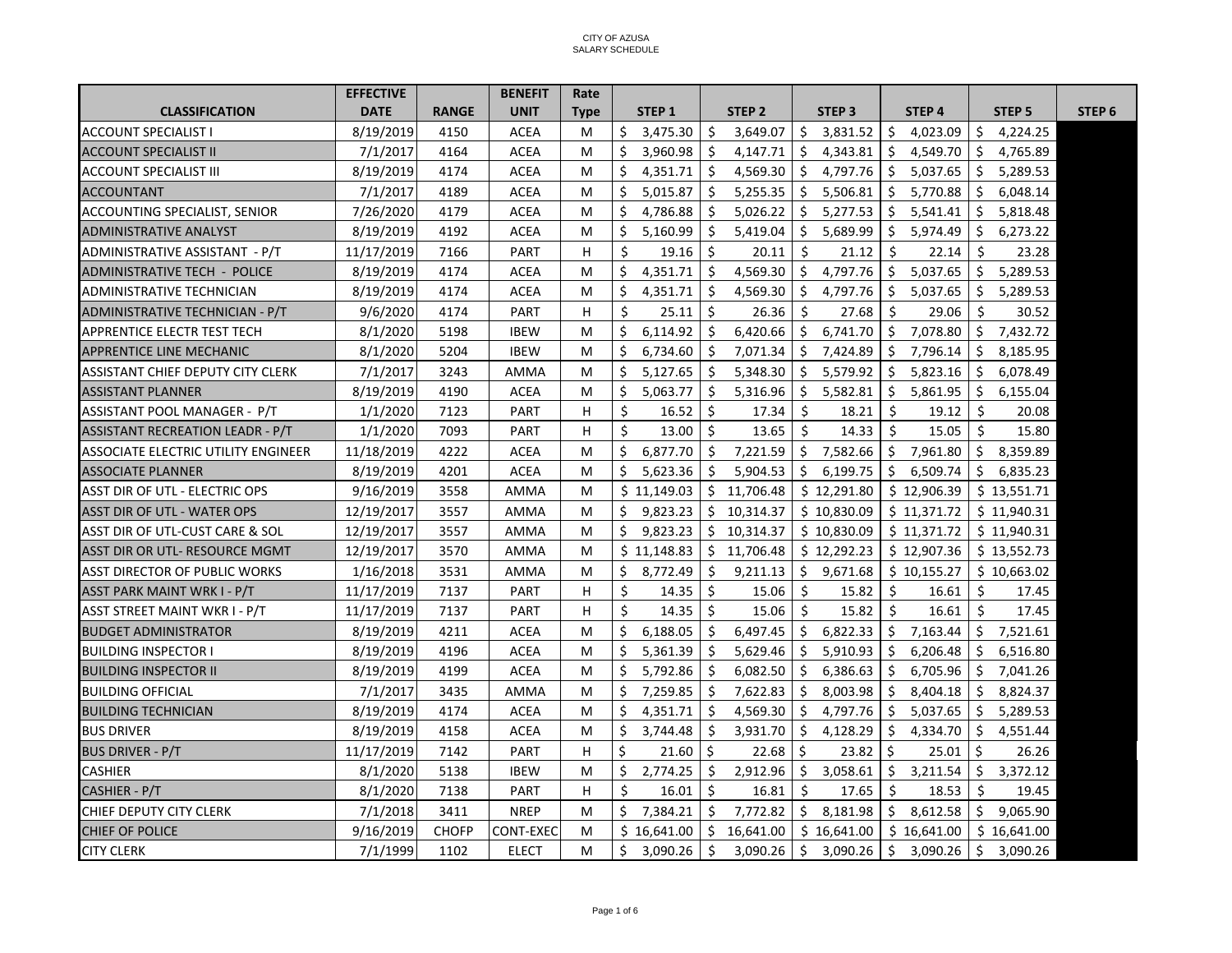| <b>CITY MANAGER</b>                      | 3/31/2018  | <b>CMGR</b>   | CONT-EXEC        | M | $$17,833.34$ $$17,833.34$ |     |             |         | $$17,833.34$ $$17,833.34$ |                     |             |    | \$17,833.34 |
|------------------------------------------|------------|---------------|------------------|---|---------------------------|-----|-------------|---------|---------------------------|---------------------|-------------|----|-------------|
| <b>CITY TREASURER</b>                    | 7/1/1999   | 1103          | <b>ELECT</b>     | M | \$<br>2,626.91            | \$  | 2,626.91    |         | \$2,626.91                |                     | \$2,626.91  |    | \$2,626.91  |
| <b>COMMUNITY IMPROVEMENT INSPECTR</b>    | 8/19/2019  | 4171          | <b>ACEA</b>      | M | \$<br>4,301.78            | Ŝ.  | 4,516.87    |         | \$4,742.71                | $\ddot{\mathsf{s}}$ | 4,979.85    | \$ | 5,228.84    |
| <b>COMMUNITY IMPROVEMENT MGR</b>         | 7/1/2017   | 3370          | AMMA             | M | \$<br>6,588.72            | Ŝ.  | 6,918.15    | \$      | 7,264.07                  | \$                  | 7,627.29    | \$ | 8,008.64    |
| COMMUNITY RESOURCE SPEC P/T              | 11/17/2019 | 7142          | PART             | H | \$<br>21.60               | Ŝ.  | 22.68       | Ŝ.      | 23.82                     | \$                  | 25.01       | Ŝ. | 26.26       |
| <b>COMMUNITY RESOURCE SPECIALIST</b>     | 8/19/2019  | 4158          | <b>ACEA</b>      | M | \$<br>3,744.48            | \$  | 3,931.70    | \$      | 4,128.29                  | \$                  | 4,334.70    | \$ | 4,551.44    |
| COMMUNITY SERVICE OFFICER - ADMIN        | 8/19/2019  | 9164          | <b>CAPP</b>      | M | \$<br>4,048.76            | -\$ | 4,251.20    | \$      | 4,463.76                  | \$                  | 4,686.95    | \$ | 4,921.29    |
| <b>COMMUNITY SERVICE OFFICER - FIELD</b> | 8/19/2019  | 9170          | <b>CAPP</b>      | M | Ś.<br>4,251.20            | Ŝ.  | 4,463.76    | Ŝ.      | 4,686.95                  | \$                  | 4,921.30    | Ŝ. | 5,167.36    |
| <b>COUNCILMEMBER</b>                     | 7/1/1999   | 1101          | <b>COUNCIL</b>   | M | Ś.<br>400.00              | Ŝ.  | 400.00      | Ŝ.      | 400.00                    | Ŝ.                  | 400.00      | Ŝ. | 400.00      |
| <b>COURT LIAISON OFFICR</b>              | 8/9/2017   | 9192          | <b>NREP</b>      | M | Ś.<br>5,328.75            | Ŝ.  | 5,595.19    | Ŝ.      | 5,874.95                  | S.                  | 6,168.69    | Ŝ. | 6,477.13    |
| <b>CUST CARE OPERATIONS SUPERVSR</b>     | 8/1/2020   | 5203          | <b>IBEW</b>      | м | \$<br>6,342.99            | \$  | 6,660.13    | \$      | 6,993.13                  | \$                  | 7,342.80    | \$ | 7,709.93    |
| CUSTODIAN - P/T                          | 1/1/2020   | 7120          | PART             | H | \$<br>13.13               | Ŝ.  | 13.79       | Ŝ.      | 14.48                     | S.                  | 15.20       | \$ | 15.96       |
| ICUSTOMER CARE LEAD                      | 8/1/2020   | 5180          | <b>IBEW</b>      | M | Ŝ.<br>5,115.01            | Ŝ.  | 5,370.76    |         | \$5,639.29                | - \$                | 5,921.26    | Ŝ. | 6,217.32    |
| <b>CUSTOMER SERVICE REP I</b>            | 8/1/2020   | 5154          | <b>IBEW</b>      | M | \$<br>3,994.62            | \$  | 4,194.36    | \$      | 4,404.07                  | \$                  | 4,624.27    | \$ | 4,855.48    |
| <b>CUSTOMER SERVICE REP I - P/T</b>      | 8/1/2020   | 5154          | <b>PART</b>      | H | Ŝ.<br>23.05               | Ŝ.  | 24.20       | Ŝ.      | 25.41                     | -Ś                  | 26.68       | Ŝ. | 28.01       |
| <b>CUSTOMER SERVICE REP II</b>           | 8/1/2020   | 5164          | <b>IBEW</b>      | М | \$<br>4,398.39            | \$  | 4,618.31    | S.      | 4,849.22                  | \$                  | 5,091.68    | \$ | 5,346.27    |
| <b>CUSTOMER SERVICE REP III</b>          | 8/1/2020   | 5174          | <b>IBEW</b>      | М | \$<br>4,844.48            | \$  | 5,086.70    | \$      | 5,341.04                  | \$                  | 5,608.09    | \$ | 5,888.49    |
| DEPARTMENT INTERN - P/T                  | 1/1/2020   | 7104          | <b>PART</b>      | H | \$<br>13.00               | Ŝ.  | 13.65       | Ś.      | 14.33                     | S.                  | 15.05       | \$ | 15.80       |
| <b>DEPUTY CITY CLERK I - P/T</b>         | 11/17/2019 | 7142          | <b>PART</b>      | н | Ŝ.<br>21.60               | Ŝ.  | 22.68       | Ŝ.      | 23.82                     | -\$                 | 25.01       | Ŝ. | 26.26       |
| DEPUTY CITY CLERK II                     | 8/19/2019  | 4174          | <b>ACEA</b>      | M | Ś.<br>4,351.71            | Ŝ.  | 4,569.30    |         | \$4,797.76                |                     | \$5,037.65  | Ŝ. | 5,289.53    |
| <b>DEPUTY CITY MANAGER</b>               | 8/17/2020  | <b>DCMGR</b>  | CONT-EXEC        | M | \$13,333.33               |     | \$13,333.33 |         | \$13,333.33               |                     | \$13,333.33 |    | \$13,333.33 |
| DEVELOPMENT SERVICES ASSISTANT           | 8/19/2019  | 4174          | <b>ACEA</b>      | M | \$4,351.71                | \$  | 4,569.30    |         | \$4,797.76                |                     | \$5,037.65  |    | \$5,289.53  |
| DIRECTOR OF ADMINISTRATIVE SERVICES      | 8/20/2019  | <b>DIRFN</b>  | <b>CONT-EXEC</b> | M | \$14,590.83               |     | \$14,590.83 |         | \$14,590.83               |                     | \$14,590.83 |    | \$14,590.83 |
| DIRECTOR OF ECON & COMM DEV              | 1/28/2019  | <b>ECDDIR</b> | <b>CONT-EXEC</b> | M | \$13,166.67               |     | \$13,166.67 |         | \$13,166.67               |                     | \$13,166.67 |    | \$13,166.67 |
| DIRECTOR OF IT & LIBRARY SVCS            | 7/1/2016   | <b>DITLB</b>  | CONT-EXEC        | M | \$13,267.95               |     | \$13,267.95 |         | $$13,267.95$ $$13,267.95$ |                     |             |    | \$13,267.95 |
| DIRECTOR OF PUB WORKS/CITY ENG           | 12/2/2019  | <b>PWDCE</b>  | CONT-EXEC        | M | \$13,333.33               |     | \$13,333.33 |         | $$13,333.33$ $$13,333.33$ |                     |             |    | \$13,333.33 |
| DIRECTOR OF RECREATION & FAM SVCS        | 1/3/2018   | <b>DREC</b>   | CONT-EXEC        | м | \$12,176.67               |     | \$12,176.67 |         | \$12,176.67               |                     | \$12,176.67 |    | \$12,176.67 |
| DIRECTOR OF UTILITIES                    | 8/13/2018  | <b>DUTIL</b>  | <b>CONT-EXEC</b> | M | \$16,568.33               |     | \$16,568.33 |         | \$16,568.33               |                     | \$16,568.33 |    | \$16,568.33 |
| ECONOMIC DEVELOPMENT SPECIALIST          | 8/19/2019  | 4190          | <b>ACEA</b>      | M | \$<br>5,063.77            | \$  | 5,316.96    |         | \$5,582.81                |                     | \$5,861.95  |    | \$6,155.04  |
| ELECTRIC CREW SUPERVISOR                 | 8/1/2020   | 5228          | <b>IBEW</b>      | M | Ś.<br>9,496.18            | Ŝ.  | 9,970.99    |         | \$10,469.54               |                     | \$10,993.02 |    | \$11,542.67 |
| ELECTRIC DISTRIBUTION SUPERVISOR         | 8/1/2020   | 5243          | <b>IBEW</b>      | M | \$10,398.32               | \$  | 10,918.24   |         | \$11,464.15               |                     | \$12,037.35 |    | \$12,639.22 |
| <b>ELECTRIC TROUBLESHOOTER</b>           | 8/1/2020   | 5256          | <b>IBEW</b>      | M | Ś.<br>8,632.89            | -Ś  | 9,064.54    |         | \$9,517.76                | \$                  | 9,993.65    |    | \$10,493.34 |
| ELECTRICAL ENGINEER                      | 7/1/2017   | 3448          | <b>AMMA</b>      | M | Ś.<br>7,532.91            | Ŝ.  | 7,909.54    | Ŝ.      | 8,305.03                  | S.                  | 8,720.28    | Ŝ. | 9,156.28    |
| ELECTRICAL TEST TECHNICIAN               | 8/1/2020   | 5213          | <b>IBEW</b>      | М | \$<br>7,077.57            | Ŝ.  | 7,431.45    | \$      | 7,803.02                  | \$                  | 8,193.19    | S. | 8,602.83    |
| ENGINEERING ASSISTANT                    | 8/19/2019  | 4186          | <b>ACEA</b>      | M | Ś.<br>4,875.00            | Ŝ.  | 5,118.75    | Ŝ.      | 5,374.69                  | Ŝ.                  | 5,643.42    | S. | 5,925.59    |
| <b>ENGINEERING ASSOCIATE</b>             | 8/19/2019  | 4222          | <b>ACEA</b>      | M | Ś.<br>6,877.70            | -\$ | 7,221.59    | Ŝ.      | 7,582.66                  | Ŝ.                  | 7,961.80    | Ŝ. | 8,359.89    |
| <b>ENGINEERING TECHNICIAN</b>            | 8/19/2019  | 4165          | ACEA             | M | \$<br>3,998.31            | -\$ | 4,198.23    | Ŝ.      | 4,408.14                  | -\$                 | 4,628.54    | S. | 4,859.97    |
| <b>ENVIRONMENTAL PROGRAMS MANAGER</b>    | 8/19/2019  | 3213          | AMMA             | M | \$<br>7,340.28            | Ŝ.  | 7,708.03    | \$      | $8,093.18$ \$             |                     | 8,498.35    | \$ | 8,923.28    |
| <b>ENVIRONMENTAL PROGRAMS SPECIALIST</b> | 8/19/2019  | 3204          | AMMA             | M | \$<br>6,481.21            | \$  | 6,804.85    | $\zeta$ | $7,144.62$ \$             |                     | 7,500.61    | \$ | 7,874.24    |

Page 2 of 6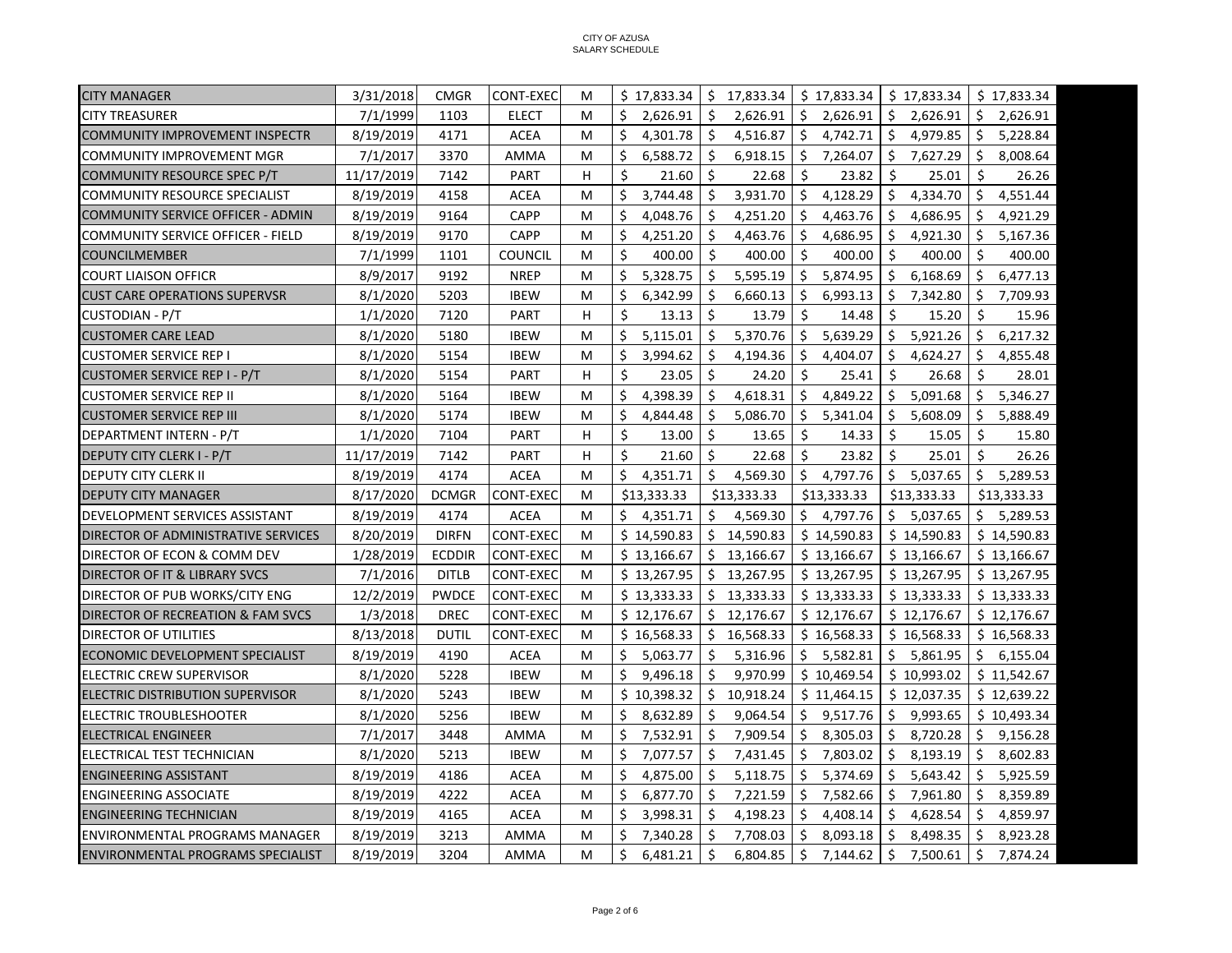| 7/26/2020<br>4179<br><b>NREP</b><br>Ŝ.<br>4,786.88<br>Ŝ.<br>5,026.22<br>Ŝ.<br>5,277.53<br>l \$<br>5,541.41<br>Ŝ.<br>EXEC ASSISTANT ADMIN SVCS DEPT<br>M<br>\$<br>4187<br><b>NREP</b><br>4,980.71<br>\$<br>5,491.23<br>\$<br>5,765.79<br>8/11/2017<br>M<br>\$.<br>5,229.75<br>\$.<br>EXEC ASSISTANT TO THE CITY MGR<br>Ŝ.<br>Ŝ.<br>6/18/2019<br>8184<br>SEIU<br>4,931.88<br>Ŝ.<br>5,178.47<br>Ŝ.<br>5,437.40<br>5,709.27<br><b>FACILITIES MAINTENANCE FOREMAN</b><br>M<br>Ŝ.<br>\$<br>8/17/2020<br>Ŝ.<br>Ŝ.<br>3365<br>AMMA<br>M<br>\$6,450.85<br>6,773.39<br>7,112.06<br>7,467.66<br>\$.<br><b>FAMILY SERVICES MANAGER</b><br>Ŝ.<br>Ŝ.<br><b>FIELD SERVICE REPRESENTATIVE</b><br>8/1/2020<br>5184<br><b>IBEW</b><br>5,337.24<br>Ŝ.<br>5,604.11<br>Ŝ.<br>5,884.31<br>6,178.52<br>Ŝ.<br>M<br>\$<br>\$<br>8/1/2020<br>5194<br><b>IBEW</b><br>5,881.60<br>\$<br>6,175.68<br>\$<br>6,484.48<br>6,808.69<br><b>FIELD SERVICE SUPERVISOR</b><br>M<br>\$.<br>\$<br>\$<br>5/18/2020<br>3213<br>7,340.28<br>\$<br>7,708.03<br>\$<br>8,093.18<br>8,498.35<br>\$<br><b>FINANCE MANAGER</b><br>AMMA<br>M<br>\$<br>7093<br>Ŝ.<br>14.33<br>\$<br>\$<br>HOME DELIVERED MEAL ASST - P/T<br>1/1/2020<br><b>PART</b><br>н<br>13.00<br>13.65<br>\$.<br>15.05<br>Ś.<br>Ŝ.<br>Ŝ.<br>Ŝ.<br>Ŝ.<br>HOME DELIVERED MEAL MGR - P/T<br>1/1/2020<br>7119<br><b>PART</b><br>н<br>14.30<br>15.02<br>15.77<br>16.55<br>8/12/2017<br>4192<br>\$<br>5,160.99<br>\$<br>5,419.04<br>Ŝ.<br>5,689.99<br>\$<br>5,974.49<br>\$<br>HR/RISK MGT ANALYST<br><b>NREP</b><br>M<br>\$<br>\$<br>7,340.28<br>7,708.03<br>\$<br>8,093.18<br>8,498.35<br><b>HUMAN RESOURCES MANAGER</b><br>8/20/2019<br>3213<br><b>NREP</b><br>\$.<br>\$<br>м<br>\$<br>\$<br>8/19/2019<br>4174<br><b>NREP</b><br>\$<br>\$<br>4,797.76<br>5,037.65<br>\$<br>M<br>4,351.71<br>4,569.30<br>HUMAN RESOURCES TECHNICIAN<br>\$<br>Ŝ.<br>Ŝ.<br>Ŝ.<br>Ŝ.<br>HUMAN RESOURCES TECHNICIAN - P/T<br>11/17/2019<br>4174<br><b>PART</b><br>н<br>25.11<br>26.36<br>27.68<br>29.06<br>\$<br>Ŝ.<br>3/11/2018<br>8,772.49<br>Ŝ.<br>9,211.13<br>9,671.68<br>\$10,155.27<br>INFO TECH SYS & NETWORK MGR<br>3531<br>AMMA<br>M<br>\$<br>\$<br><b>INFORMATION TECH ANALYST</b><br>8/19/2019<br>4188<br><b>ACEA</b><br>5,000.91<br>Ŝ.<br>5,250.96<br>Ŝ.<br>5,513.50<br>5,789.18<br>M<br>Ŝ.<br>\$<br>\$<br>\$<br>4188<br><b>PART</b><br>H<br>28.85<br>30.29<br>\$<br>31.81<br>\$<br><b>INFORMATION TECH ANALYST P/T</b><br>11/17/2019<br>33.40<br>Ś.<br>Ŝ.<br>Ś.<br>15.02<br>Ŝ.<br>15.77<br>Ŝ.<br><b>INSTRUCTOR GUARD - P/T</b><br>1/1/2020<br>7109<br><b>PART</b><br>н<br>14.30<br>16.55<br>\$<br>4,048.76<br>\$<br>4,251.20<br>Ŝ.<br>4,463.76<br>\$<br>4,686.95<br>\$<br>8/19/2019<br>9164<br><b>NREP</b><br>JAIL, FLEET & FACILITIES COORD<br>M<br>7/26/2020<br>4179<br>Ŝ.<br>4,786.88<br>\$<br>5,026.22<br>\$<br>5,277.53<br>Ŝ.<br>5,541.41<br>\$<br><b>JUNIOR ACCOUNTANT</b><br><b>ACEA</b><br>M<br>\$<br><b>ACEA</b><br>\$<br><b>LIBRARIAN</b><br>7/26/2020<br>4175<br>5,026.22<br>S.<br>5,277.53<br>\$.<br>5,541.41<br>5,818.48<br>\$<br>M<br>\$<br>\$<br>Ś.<br>\$<br><b>PART</b><br>29.00<br>31.97<br>\$<br>LIBRARIAN - P/T<br>7/26/2020<br>4175<br>н<br>30.45<br>33.57<br>\$<br>Ś.<br>Ŝ.<br>Ś.<br>Ś.<br>LIBRARY AIDE - P/T<br>1/1/2020<br>7105<br><b>PART</b><br>н<br>13.65<br>14.33<br>15.05<br>15.80<br>\$<br>\$<br>8/19/2019<br>3,475.30<br>\$<br>3,649.07<br>Ŝ.<br>3,831.52<br>\$<br>4,023.09<br>4150<br><b>ACEA</b><br>LIBRARY ASSISTANT III<br>M<br>\$<br>\$<br>1/1/2020<br><b>PART</b><br>15.02<br>Ŝ.<br>15.77<br>Ŝ.<br>16.55<br>Ŝ.<br>LIBRARY BOOKMOBILE DRIVER - P/T<br>7116<br>н<br>17.38<br>\$<br>4,052.40<br>\$<br>4,255.02<br>\$<br>4,467.78<br>\$<br>4,691.17<br>\$<br>LIBRARY CIRCULATION SUPERVISOR<br>8/19/2019<br>4166<br>ACEA<br>м<br>\$<br>7099<br>Ś.<br>\$<br>\$<br>\$<br>LIBRARY PAGE - P/T<br>1/1/2020<br><b>PART</b><br>13.00<br>13.65<br>14.33<br>15.05<br>H<br>\$<br>\$<br>\$<br>\$<br>\$<br>10/7/2019<br>6,634.12<br>6,965.83<br>7,314.12<br>7,679.83<br>LIBRARY SERVICES MANAGER<br>3348<br>AMMA<br>м<br>Ś.<br>Ŝ.<br>7105<br>\$<br>\$<br>15.05<br>Ŝ.<br>LIFEGUARD - P/T<br>1/1/2020<br><b>PART</b><br>н<br>13.65<br>14.33<br>15.80<br>\$<br>\$<br>7,720.37<br>\$<br>8,511.71<br>8,937.30<br>\$<br>LINE MECHANIC<br>8/1/2020<br>5218<br><b>IBEW</b><br>\$.<br>8,106.39<br>M<br>\$<br>4321<br><b>ACEA</b><br>4,392.98<br>\$<br>\$<br>4,843.26<br>\$<br>5,085.42<br>8/19/2019<br>M<br>4,612.66<br>\$<br>LIT SRV & ADLT ED COORD |                               |            |      |             |   |             |    |       |    |       |    |       |    |             |
|------------------------------------------------------------------------------------------------------------------------------------------------------------------------------------------------------------------------------------------------------------------------------------------------------------------------------------------------------------------------------------------------------------------------------------------------------------------------------------------------------------------------------------------------------------------------------------------------------------------------------------------------------------------------------------------------------------------------------------------------------------------------------------------------------------------------------------------------------------------------------------------------------------------------------------------------------------------------------------------------------------------------------------------------------------------------------------------------------------------------------------------------------------------------------------------------------------------------------------------------------------------------------------------------------------------------------------------------------------------------------------------------------------------------------------------------------------------------------------------------------------------------------------------------------------------------------------------------------------------------------------------------------------------------------------------------------------------------------------------------------------------------------------------------------------------------------------------------------------------------------------------------------------------------------------------------------------------------------------------------------------------------------------------------------------------------------------------------------------------------------------------------------------------------------------------------------------------------------------------------------------------------------------------------------------------------------------------------------------------------------------------------------------------------------------------------------------------------------------------------------------------------------------------------------------------------------------------------------------------------------------------------------------------------------------------------------------------------------------------------------------------------------------------------------------------------------------------------------------------------------------------------------------------------------------------------------------------------------------------------------------------------------------------------------------------------------------------------------------------------------------------------------------------------------------------------------------------------------------------------------------------------------------------------------------------------------------------------------------------------------------------------------------------------------------------------------------------------------------------------------------------------------------------------------------------------------------------------------------------------------------------------------------------------------------------------------------------------------------------------------------------------------------------------------------------------------------------------------------------------------------------------------------------------------------------------------------------------------------------------------------------------------------------------------------------------------------------------------------------------------------------------------------------------------------------------------------------------------------------------------------------------------------------------------------------------------------------------------------------------------------------------------------------------------------------------------------------------|-------------------------------|------------|------|-------------|---|-------------|----|-------|----|-------|----|-------|----|-------------|
|                                                                                                                                                                                                                                                                                                                                                                                                                                                                                                                                                                                                                                                                                                                                                                                                                                                                                                                                                                                                                                                                                                                                                                                                                                                                                                                                                                                                                                                                                                                                                                                                                                                                                                                                                                                                                                                                                                                                                                                                                                                                                                                                                                                                                                                                                                                                                                                                                                                                                                                                                                                                                                                                                                                                                                                                                                                                                                                                                                                                                                                                                                                                                                                                                                                                                                                                                                                                                                                                                                                                                                                                                                                                                                                                                                                                                                                                                                                                                                                                                                                                                                                                                                                                                                                                                                                                                                                                                                                                        |                               |            |      |             |   |             |    |       |    |       |    |       |    | 5,818.48    |
|                                                                                                                                                                                                                                                                                                                                                                                                                                                                                                                                                                                                                                                                                                                                                                                                                                                                                                                                                                                                                                                                                                                                                                                                                                                                                                                                                                                                                                                                                                                                                                                                                                                                                                                                                                                                                                                                                                                                                                                                                                                                                                                                                                                                                                                                                                                                                                                                                                                                                                                                                                                                                                                                                                                                                                                                                                                                                                                                                                                                                                                                                                                                                                                                                                                                                                                                                                                                                                                                                                                                                                                                                                                                                                                                                                                                                                                                                                                                                                                                                                                                                                                                                                                                                                                                                                                                                                                                                                                                        |                               |            |      |             |   |             |    |       |    |       |    |       |    | 6,054.08    |
|                                                                                                                                                                                                                                                                                                                                                                                                                                                                                                                                                                                                                                                                                                                                                                                                                                                                                                                                                                                                                                                                                                                                                                                                                                                                                                                                                                                                                                                                                                                                                                                                                                                                                                                                                                                                                                                                                                                                                                                                                                                                                                                                                                                                                                                                                                                                                                                                                                                                                                                                                                                                                                                                                                                                                                                                                                                                                                                                                                                                                                                                                                                                                                                                                                                                                                                                                                                                                                                                                                                                                                                                                                                                                                                                                                                                                                                                                                                                                                                                                                                                                                                                                                                                                                                                                                                                                                                                                                                                        |                               |            |      |             |   |             |    |       |    |       |    |       |    | 5,994.73    |
|                                                                                                                                                                                                                                                                                                                                                                                                                                                                                                                                                                                                                                                                                                                                                                                                                                                                                                                                                                                                                                                                                                                                                                                                                                                                                                                                                                                                                                                                                                                                                                                                                                                                                                                                                                                                                                                                                                                                                                                                                                                                                                                                                                                                                                                                                                                                                                                                                                                                                                                                                                                                                                                                                                                                                                                                                                                                                                                                                                                                                                                                                                                                                                                                                                                                                                                                                                                                                                                                                                                                                                                                                                                                                                                                                                                                                                                                                                                                                                                                                                                                                                                                                                                                                                                                                                                                                                                                                                                                        |                               |            |      |             |   |             |    |       |    |       |    |       |    | 7,841.04    |
|                                                                                                                                                                                                                                                                                                                                                                                                                                                                                                                                                                                                                                                                                                                                                                                                                                                                                                                                                                                                                                                                                                                                                                                                                                                                                                                                                                                                                                                                                                                                                                                                                                                                                                                                                                                                                                                                                                                                                                                                                                                                                                                                                                                                                                                                                                                                                                                                                                                                                                                                                                                                                                                                                                                                                                                                                                                                                                                                                                                                                                                                                                                                                                                                                                                                                                                                                                                                                                                                                                                                                                                                                                                                                                                                                                                                                                                                                                                                                                                                                                                                                                                                                                                                                                                                                                                                                                                                                                                                        |                               |            |      |             |   |             |    |       |    |       |    |       |    | 6,487.45    |
|                                                                                                                                                                                                                                                                                                                                                                                                                                                                                                                                                                                                                                                                                                                                                                                                                                                                                                                                                                                                                                                                                                                                                                                                                                                                                                                                                                                                                                                                                                                                                                                                                                                                                                                                                                                                                                                                                                                                                                                                                                                                                                                                                                                                                                                                                                                                                                                                                                                                                                                                                                                                                                                                                                                                                                                                                                                                                                                                                                                                                                                                                                                                                                                                                                                                                                                                                                                                                                                                                                                                                                                                                                                                                                                                                                                                                                                                                                                                                                                                                                                                                                                                                                                                                                                                                                                                                                                                                                                                        |                               |            |      |             |   |             |    |       |    |       |    |       |    | 7,149.13    |
|                                                                                                                                                                                                                                                                                                                                                                                                                                                                                                                                                                                                                                                                                                                                                                                                                                                                                                                                                                                                                                                                                                                                                                                                                                                                                                                                                                                                                                                                                                                                                                                                                                                                                                                                                                                                                                                                                                                                                                                                                                                                                                                                                                                                                                                                                                                                                                                                                                                                                                                                                                                                                                                                                                                                                                                                                                                                                                                                                                                                                                                                                                                                                                                                                                                                                                                                                                                                                                                                                                                                                                                                                                                                                                                                                                                                                                                                                                                                                                                                                                                                                                                                                                                                                                                                                                                                                                                                                                                                        |                               |            |      |             |   |             |    |       |    |       |    |       |    | 8,923.28    |
|                                                                                                                                                                                                                                                                                                                                                                                                                                                                                                                                                                                                                                                                                                                                                                                                                                                                                                                                                                                                                                                                                                                                                                                                                                                                                                                                                                                                                                                                                                                                                                                                                                                                                                                                                                                                                                                                                                                                                                                                                                                                                                                                                                                                                                                                                                                                                                                                                                                                                                                                                                                                                                                                                                                                                                                                                                                                                                                                                                                                                                                                                                                                                                                                                                                                                                                                                                                                                                                                                                                                                                                                                                                                                                                                                                                                                                                                                                                                                                                                                                                                                                                                                                                                                                                                                                                                                                                                                                                                        |                               |            |      |             |   |             |    |       |    |       |    |       |    | 15.80       |
|                                                                                                                                                                                                                                                                                                                                                                                                                                                                                                                                                                                                                                                                                                                                                                                                                                                                                                                                                                                                                                                                                                                                                                                                                                                                                                                                                                                                                                                                                                                                                                                                                                                                                                                                                                                                                                                                                                                                                                                                                                                                                                                                                                                                                                                                                                                                                                                                                                                                                                                                                                                                                                                                                                                                                                                                                                                                                                                                                                                                                                                                                                                                                                                                                                                                                                                                                                                                                                                                                                                                                                                                                                                                                                                                                                                                                                                                                                                                                                                                                                                                                                                                                                                                                                                                                                                                                                                                                                                                        |                               |            |      |             |   |             |    |       |    |       |    |       |    | 17.38       |
|                                                                                                                                                                                                                                                                                                                                                                                                                                                                                                                                                                                                                                                                                                                                                                                                                                                                                                                                                                                                                                                                                                                                                                                                                                                                                                                                                                                                                                                                                                                                                                                                                                                                                                                                                                                                                                                                                                                                                                                                                                                                                                                                                                                                                                                                                                                                                                                                                                                                                                                                                                                                                                                                                                                                                                                                                                                                                                                                                                                                                                                                                                                                                                                                                                                                                                                                                                                                                                                                                                                                                                                                                                                                                                                                                                                                                                                                                                                                                                                                                                                                                                                                                                                                                                                                                                                                                                                                                                                                        |                               |            |      |             |   |             |    |       |    |       |    |       |    | 6,273.22    |
|                                                                                                                                                                                                                                                                                                                                                                                                                                                                                                                                                                                                                                                                                                                                                                                                                                                                                                                                                                                                                                                                                                                                                                                                                                                                                                                                                                                                                                                                                                                                                                                                                                                                                                                                                                                                                                                                                                                                                                                                                                                                                                                                                                                                                                                                                                                                                                                                                                                                                                                                                                                                                                                                                                                                                                                                                                                                                                                                                                                                                                                                                                                                                                                                                                                                                                                                                                                                                                                                                                                                                                                                                                                                                                                                                                                                                                                                                                                                                                                                                                                                                                                                                                                                                                                                                                                                                                                                                                                                        |                               |            |      |             |   |             |    |       |    |       |    |       |    | 8,923.28    |
|                                                                                                                                                                                                                                                                                                                                                                                                                                                                                                                                                                                                                                                                                                                                                                                                                                                                                                                                                                                                                                                                                                                                                                                                                                                                                                                                                                                                                                                                                                                                                                                                                                                                                                                                                                                                                                                                                                                                                                                                                                                                                                                                                                                                                                                                                                                                                                                                                                                                                                                                                                                                                                                                                                                                                                                                                                                                                                                                                                                                                                                                                                                                                                                                                                                                                                                                                                                                                                                                                                                                                                                                                                                                                                                                                                                                                                                                                                                                                                                                                                                                                                                                                                                                                                                                                                                                                                                                                                                                        |                               |            |      |             |   |             |    |       |    |       |    |       |    | 5,289.53    |
|                                                                                                                                                                                                                                                                                                                                                                                                                                                                                                                                                                                                                                                                                                                                                                                                                                                                                                                                                                                                                                                                                                                                                                                                                                                                                                                                                                                                                                                                                                                                                                                                                                                                                                                                                                                                                                                                                                                                                                                                                                                                                                                                                                                                                                                                                                                                                                                                                                                                                                                                                                                                                                                                                                                                                                                                                                                                                                                                                                                                                                                                                                                                                                                                                                                                                                                                                                                                                                                                                                                                                                                                                                                                                                                                                                                                                                                                                                                                                                                                                                                                                                                                                                                                                                                                                                                                                                                                                                                                        |                               |            |      |             |   |             |    |       |    |       |    |       |    | 30.52       |
|                                                                                                                                                                                                                                                                                                                                                                                                                                                                                                                                                                                                                                                                                                                                                                                                                                                                                                                                                                                                                                                                                                                                                                                                                                                                                                                                                                                                                                                                                                                                                                                                                                                                                                                                                                                                                                                                                                                                                                                                                                                                                                                                                                                                                                                                                                                                                                                                                                                                                                                                                                                                                                                                                                                                                                                                                                                                                                                                                                                                                                                                                                                                                                                                                                                                                                                                                                                                                                                                                                                                                                                                                                                                                                                                                                                                                                                                                                                                                                                                                                                                                                                                                                                                                                                                                                                                                                                                                                                                        |                               |            |      |             |   |             |    |       |    |       |    |       |    | \$10,663.02 |
|                                                                                                                                                                                                                                                                                                                                                                                                                                                                                                                                                                                                                                                                                                                                                                                                                                                                                                                                                                                                                                                                                                                                                                                                                                                                                                                                                                                                                                                                                                                                                                                                                                                                                                                                                                                                                                                                                                                                                                                                                                                                                                                                                                                                                                                                                                                                                                                                                                                                                                                                                                                                                                                                                                                                                                                                                                                                                                                                                                                                                                                                                                                                                                                                                                                                                                                                                                                                                                                                                                                                                                                                                                                                                                                                                                                                                                                                                                                                                                                                                                                                                                                                                                                                                                                                                                                                                                                                                                                                        |                               |            |      |             |   |             |    |       |    |       |    |       |    | 6,078.64    |
|                                                                                                                                                                                                                                                                                                                                                                                                                                                                                                                                                                                                                                                                                                                                                                                                                                                                                                                                                                                                                                                                                                                                                                                                                                                                                                                                                                                                                                                                                                                                                                                                                                                                                                                                                                                                                                                                                                                                                                                                                                                                                                                                                                                                                                                                                                                                                                                                                                                                                                                                                                                                                                                                                                                                                                                                                                                                                                                                                                                                                                                                                                                                                                                                                                                                                                                                                                                                                                                                                                                                                                                                                                                                                                                                                                                                                                                                                                                                                                                                                                                                                                                                                                                                                                                                                                                                                                                                                                                                        |                               |            |      |             |   |             |    |       |    |       |    |       |    | 35.07       |
|                                                                                                                                                                                                                                                                                                                                                                                                                                                                                                                                                                                                                                                                                                                                                                                                                                                                                                                                                                                                                                                                                                                                                                                                                                                                                                                                                                                                                                                                                                                                                                                                                                                                                                                                                                                                                                                                                                                                                                                                                                                                                                                                                                                                                                                                                                                                                                                                                                                                                                                                                                                                                                                                                                                                                                                                                                                                                                                                                                                                                                                                                                                                                                                                                                                                                                                                                                                                                                                                                                                                                                                                                                                                                                                                                                                                                                                                                                                                                                                                                                                                                                                                                                                                                                                                                                                                                                                                                                                                        |                               |            |      |             |   |             |    |       |    |       |    |       |    | 17.38       |
|                                                                                                                                                                                                                                                                                                                                                                                                                                                                                                                                                                                                                                                                                                                                                                                                                                                                                                                                                                                                                                                                                                                                                                                                                                                                                                                                                                                                                                                                                                                                                                                                                                                                                                                                                                                                                                                                                                                                                                                                                                                                                                                                                                                                                                                                                                                                                                                                                                                                                                                                                                                                                                                                                                                                                                                                                                                                                                                                                                                                                                                                                                                                                                                                                                                                                                                                                                                                                                                                                                                                                                                                                                                                                                                                                                                                                                                                                                                                                                                                                                                                                                                                                                                                                                                                                                                                                                                                                                                                        |                               |            |      |             |   |             |    |       |    |       |    |       |    | 4,921.29    |
|                                                                                                                                                                                                                                                                                                                                                                                                                                                                                                                                                                                                                                                                                                                                                                                                                                                                                                                                                                                                                                                                                                                                                                                                                                                                                                                                                                                                                                                                                                                                                                                                                                                                                                                                                                                                                                                                                                                                                                                                                                                                                                                                                                                                                                                                                                                                                                                                                                                                                                                                                                                                                                                                                                                                                                                                                                                                                                                                                                                                                                                                                                                                                                                                                                                                                                                                                                                                                                                                                                                                                                                                                                                                                                                                                                                                                                                                                                                                                                                                                                                                                                                                                                                                                                                                                                                                                                                                                                                                        |                               |            |      |             |   |             |    |       |    |       |    |       |    | 5,818.48    |
|                                                                                                                                                                                                                                                                                                                                                                                                                                                                                                                                                                                                                                                                                                                                                                                                                                                                                                                                                                                                                                                                                                                                                                                                                                                                                                                                                                                                                                                                                                                                                                                                                                                                                                                                                                                                                                                                                                                                                                                                                                                                                                                                                                                                                                                                                                                                                                                                                                                                                                                                                                                                                                                                                                                                                                                                                                                                                                                                                                                                                                                                                                                                                                                                                                                                                                                                                                                                                                                                                                                                                                                                                                                                                                                                                                                                                                                                                                                                                                                                                                                                                                                                                                                                                                                                                                                                                                                                                                                                        |                               |            |      |             |   |             |    |       |    |       |    |       |    | 6,109.40    |
|                                                                                                                                                                                                                                                                                                                                                                                                                                                                                                                                                                                                                                                                                                                                                                                                                                                                                                                                                                                                                                                                                                                                                                                                                                                                                                                                                                                                                                                                                                                                                                                                                                                                                                                                                                                                                                                                                                                                                                                                                                                                                                                                                                                                                                                                                                                                                                                                                                                                                                                                                                                                                                                                                                                                                                                                                                                                                                                                                                                                                                                                                                                                                                                                                                                                                                                                                                                                                                                                                                                                                                                                                                                                                                                                                                                                                                                                                                                                                                                                                                                                                                                                                                                                                                                                                                                                                                                                                                                                        |                               |            |      |             |   |             |    |       |    |       |    |       |    | 35.25       |
|                                                                                                                                                                                                                                                                                                                                                                                                                                                                                                                                                                                                                                                                                                                                                                                                                                                                                                                                                                                                                                                                                                                                                                                                                                                                                                                                                                                                                                                                                                                                                                                                                                                                                                                                                                                                                                                                                                                                                                                                                                                                                                                                                                                                                                                                                                                                                                                                                                                                                                                                                                                                                                                                                                                                                                                                                                                                                                                                                                                                                                                                                                                                                                                                                                                                                                                                                                                                                                                                                                                                                                                                                                                                                                                                                                                                                                                                                                                                                                                                                                                                                                                                                                                                                                                                                                                                                                                                                                                                        |                               |            |      |             |   |             |    |       |    |       |    |       |    | 16.59       |
|                                                                                                                                                                                                                                                                                                                                                                                                                                                                                                                                                                                                                                                                                                                                                                                                                                                                                                                                                                                                                                                                                                                                                                                                                                                                                                                                                                                                                                                                                                                                                                                                                                                                                                                                                                                                                                                                                                                                                                                                                                                                                                                                                                                                                                                                                                                                                                                                                                                                                                                                                                                                                                                                                                                                                                                                                                                                                                                                                                                                                                                                                                                                                                                                                                                                                                                                                                                                                                                                                                                                                                                                                                                                                                                                                                                                                                                                                                                                                                                                                                                                                                                                                                                                                                                                                                                                                                                                                                                                        |                               |            |      |             |   |             |    |       |    |       |    |       |    | 4,224.25    |
|                                                                                                                                                                                                                                                                                                                                                                                                                                                                                                                                                                                                                                                                                                                                                                                                                                                                                                                                                                                                                                                                                                                                                                                                                                                                                                                                                                                                                                                                                                                                                                                                                                                                                                                                                                                                                                                                                                                                                                                                                                                                                                                                                                                                                                                                                                                                                                                                                                                                                                                                                                                                                                                                                                                                                                                                                                                                                                                                                                                                                                                                                                                                                                                                                                                                                                                                                                                                                                                                                                                                                                                                                                                                                                                                                                                                                                                                                                                                                                                                                                                                                                                                                                                                                                                                                                                                                                                                                                                                        |                               |            |      |             |   |             |    |       |    |       |    |       |    | 18.25       |
|                                                                                                                                                                                                                                                                                                                                                                                                                                                                                                                                                                                                                                                                                                                                                                                                                                                                                                                                                                                                                                                                                                                                                                                                                                                                                                                                                                                                                                                                                                                                                                                                                                                                                                                                                                                                                                                                                                                                                                                                                                                                                                                                                                                                                                                                                                                                                                                                                                                                                                                                                                                                                                                                                                                                                                                                                                                                                                                                                                                                                                                                                                                                                                                                                                                                                                                                                                                                                                                                                                                                                                                                                                                                                                                                                                                                                                                                                                                                                                                                                                                                                                                                                                                                                                                                                                                                                                                                                                                                        |                               |            |      |             |   |             |    |       |    |       |    |       |    | 4,925.72    |
|                                                                                                                                                                                                                                                                                                                                                                                                                                                                                                                                                                                                                                                                                                                                                                                                                                                                                                                                                                                                                                                                                                                                                                                                                                                                                                                                                                                                                                                                                                                                                                                                                                                                                                                                                                                                                                                                                                                                                                                                                                                                                                                                                                                                                                                                                                                                                                                                                                                                                                                                                                                                                                                                                                                                                                                                                                                                                                                                                                                                                                                                                                                                                                                                                                                                                                                                                                                                                                                                                                                                                                                                                                                                                                                                                                                                                                                                                                                                                                                                                                                                                                                                                                                                                                                                                                                                                                                                                                                                        |                               |            |      |             |   |             |    |       |    |       |    |       |    | 15.80       |
|                                                                                                                                                                                                                                                                                                                                                                                                                                                                                                                                                                                                                                                                                                                                                                                                                                                                                                                                                                                                                                                                                                                                                                                                                                                                                                                                                                                                                                                                                                                                                                                                                                                                                                                                                                                                                                                                                                                                                                                                                                                                                                                                                                                                                                                                                                                                                                                                                                                                                                                                                                                                                                                                                                                                                                                                                                                                                                                                                                                                                                                                                                                                                                                                                                                                                                                                                                                                                                                                                                                                                                                                                                                                                                                                                                                                                                                                                                                                                                                                                                                                                                                                                                                                                                                                                                                                                                                                                                                                        |                               |            |      |             |   |             |    |       |    |       |    |       |    | 8,063.82    |
|                                                                                                                                                                                                                                                                                                                                                                                                                                                                                                                                                                                                                                                                                                                                                                                                                                                                                                                                                                                                                                                                                                                                                                                                                                                                                                                                                                                                                                                                                                                                                                                                                                                                                                                                                                                                                                                                                                                                                                                                                                                                                                                                                                                                                                                                                                                                                                                                                                                                                                                                                                                                                                                                                                                                                                                                                                                                                                                                                                                                                                                                                                                                                                                                                                                                                                                                                                                                                                                                                                                                                                                                                                                                                                                                                                                                                                                                                                                                                                                                                                                                                                                                                                                                                                                                                                                                                                                                                                                                        |                               |            |      |             |   |             |    |       |    |       |    |       |    | 16.59       |
|                                                                                                                                                                                                                                                                                                                                                                                                                                                                                                                                                                                                                                                                                                                                                                                                                                                                                                                                                                                                                                                                                                                                                                                                                                                                                                                                                                                                                                                                                                                                                                                                                                                                                                                                                                                                                                                                                                                                                                                                                                                                                                                                                                                                                                                                                                                                                                                                                                                                                                                                                                                                                                                                                                                                                                                                                                                                                                                                                                                                                                                                                                                                                                                                                                                                                                                                                                                                                                                                                                                                                                                                                                                                                                                                                                                                                                                                                                                                                                                                                                                                                                                                                                                                                                                                                                                                                                                                                                                                        |                               |            |      |             |   |             |    |       |    |       |    |       |    | 9,384.15    |
|                                                                                                                                                                                                                                                                                                                                                                                                                                                                                                                                                                                                                                                                                                                                                                                                                                                                                                                                                                                                                                                                                                                                                                                                                                                                                                                                                                                                                                                                                                                                                                                                                                                                                                                                                                                                                                                                                                                                                                                                                                                                                                                                                                                                                                                                                                                                                                                                                                                                                                                                                                                                                                                                                                                                                                                                                                                                                                                                                                                                                                                                                                                                                                                                                                                                                                                                                                                                                                                                                                                                                                                                                                                                                                                                                                                                                                                                                                                                                                                                                                                                                                                                                                                                                                                                                                                                                                                                                                                                        |                               |            |      |             |   |             |    |       |    |       |    |       |    | 5,339.69    |
|                                                                                                                                                                                                                                                                                                                                                                                                                                                                                                                                                                                                                                                                                                                                                                                                                                                                                                                                                                                                                                                                                                                                                                                                                                                                                                                                                                                                                                                                                                                                                                                                                                                                                                                                                                                                                                                                                                                                                                                                                                                                                                                                                                                                                                                                                                                                                                                                                                                                                                                                                                                                                                                                                                                                                                                                                                                                                                                                                                                                                                                                                                                                                                                                                                                                                                                                                                                                                                                                                                                                                                                                                                                                                                                                                                                                                                                                                                                                                                                                                                                                                                                                                                                                                                                                                                                                                                                                                                                                        | LIT SRV & ADLT ED COORD - P/T | 11/17/2019 | 4321 | <b>PART</b> | H | \$<br>25.34 | Ŝ. | 26.61 | Ŝ. | 27.94 | Ŝ. | 29.34 | Ŝ. | 30.81       |
| \$<br>2,888.88<br>\$<br>3,033.32<br>Ŝ.<br>3,184.99<br>\$<br>3,344.25<br>\$<br>LITERACY PROGRAM ASSISTANT<br>8/19/2019<br>4320<br><b>ACEA</b><br>M                                                                                                                                                                                                                                                                                                                                                                                                                                                                                                                                                                                                                                                                                                                                                                                                                                                                                                                                                                                                                                                                                                                                                                                                                                                                                                                                                                                                                                                                                                                                                                                                                                                                                                                                                                                                                                                                                                                                                                                                                                                                                                                                                                                                                                                                                                                                                                                                                                                                                                                                                                                                                                                                                                                                                                                                                                                                                                                                                                                                                                                                                                                                                                                                                                                                                                                                                                                                                                                                                                                                                                                                                                                                                                                                                                                                                                                                                                                                                                                                                                                                                                                                                                                                                                                                                                                      |                               |            |      |             |   |             |    |       |    |       |    |       |    | 3,511.47    |
| $\mathsf{\hat{S}}$<br>Ŝ.<br>Ŝ.<br>11/17/2019<br>16.67<br>17.50<br>Ŝ.<br>18.37<br>19.29<br>Ŝ.<br>LITERACY PROGRAM ASST - P/T<br>4320<br><b>PART</b><br>н                                                                                                                                                                                                                                                                                                                                                                                                                                                                                                                                                                                                                                                                                                                                                                                                                                                                                                                                                                                                                                                                                                                                                                                                                                                                                                                                                                                                                                                                                                                                                                                                                                                                                                                                                                                                                                                                                                                                                                                                                                                                                                                                                                                                                                                                                                                                                                                                                                                                                                                                                                                                                                                                                                                                                                                                                                                                                                                                                                                                                                                                                                                                                                                                                                                                                                                                                                                                                                                                                                                                                                                                                                                                                                                                                                                                                                                                                                                                                                                                                                                                                                                                                                                                                                                                                                                |                               |            |      |             |   |             |    |       |    |       |    |       |    | 20.26       |
| \$<br>4.955.10<br>5,264.80<br>Ŝ.<br>Ŝ.<br>5.884.17<br><b>MANAGEMENT ANALYST</b><br>8/15/2017<br>3295<br><b>NREP</b><br>Ŝ.<br>5,574.48<br>Ŝ.<br>м                                                                                                                                                                                                                                                                                                                                                                                                                                                                                                                                                                                                                                                                                                                                                                                                                                                                                                                                                                                                                                                                                                                                                                                                                                                                                                                                                                                                                                                                                                                                                                                                                                                                                                                                                                                                                                                                                                                                                                                                                                                                                                                                                                                                                                                                                                                                                                                                                                                                                                                                                                                                                                                                                                                                                                                                                                                                                                                                                                                                                                                                                                                                                                                                                                                                                                                                                                                                                                                                                                                                                                                                                                                                                                                                                                                                                                                                                                                                                                                                                                                                                                                                                                                                                                                                                                                       |                               |            |      |             |   |             |    |       |    |       |    |       |    | 6.193.89    |
| Ś.<br>Ś.<br>Ŝ.<br>Ŝ.<br>Ŝ.<br>MANAGEMENT INTERN - P/T<br>1/1/2020<br>7108<br><b>PART</b><br>H<br>14.30<br>15.02<br>15.77<br>16.55                                                                                                                                                                                                                                                                                                                                                                                                                                                                                                                                                                                                                                                                                                                                                                                                                                                                                                                                                                                                                                                                                                                                                                                                                                                                                                                                                                                                                                                                                                                                                                                                                                                                                                                                                                                                                                                                                                                                                                                                                                                                                                                                                                                                                                                                                                                                                                                                                                                                                                                                                                                                                                                                                                                                                                                                                                                                                                                                                                                                                                                                                                                                                                                                                                                                                                                                                                                                                                                                                                                                                                                                                                                                                                                                                                                                                                                                                                                                                                                                                                                                                                                                                                                                                                                                                                                                      |                               |            |      |             |   |             |    |       |    |       |    |       |    | 17.38       |
| Ś.<br>Ŝ.<br>Ŝ.<br>Ś.<br>Ś.<br>7/1/1999<br>1101<br>COUNCIL<br>400.00<br>400.00<br>400.00<br>400.00<br><b>IMAYOR</b><br>м                                                                                                                                                                                                                                                                                                                                                                                                                                                                                                                                                                                                                                                                                                                                                                                                                                                                                                                                                                                                                                                                                                                                                                                                                                                                                                                                                                                                                                                                                                                                                                                                                                                                                                                                                                                                                                                                                                                                                                                                                                                                                                                                                                                                                                                                                                                                                                                                                                                                                                                                                                                                                                                                                                                                                                                                                                                                                                                                                                                                                                                                                                                                                                                                                                                                                                                                                                                                                                                                                                                                                                                                                                                                                                                                                                                                                                                                                                                                                                                                                                                                                                                                                                                                                                                                                                                                                |                               |            |      |             |   |             |    |       |    |       |    |       |    | 400.00      |
| Ś.<br>5.084.77<br>Ŝ.<br>5,399.01<br>Ŝ.<br>5.605.96<br>Ŝ.<br>5,886.26<br>\$<br><b>METER READER</b><br>8/1/2020<br>5179<br><b>IBEW</b><br>м                                                                                                                                                                                                                                                                                                                                                                                                                                                                                                                                                                                                                                                                                                                                                                                                                                                                                                                                                                                                                                                                                                                                                                                                                                                                                                                                                                                                                                                                                                                                                                                                                                                                                                                                                                                                                                                                                                                                                                                                                                                                                                                                                                                                                                                                                                                                                                                                                                                                                                                                                                                                                                                                                                                                                                                                                                                                                                                                                                                                                                                                                                                                                                                                                                                                                                                                                                                                                                                                                                                                                                                                                                                                                                                                                                                                                                                                                                                                                                                                                                                                                                                                                                                                                                                                                                                              |                               |            |      |             |   |             |    |       |    |       |    |       |    | 6,180.58    |
| \$<br>Ŝ.<br>Ŝ.<br>Ŝ.<br>8/1/2020<br>5179<br><b>PART</b><br>H<br>29.34<br>Ŝ.<br>30.80<br>32.34<br>33.96<br> METER READER - P/T                                                                                                                                                                                                                                                                                                                                                                                                                                                                                                                                                                                                                                                                                                                                                                                                                                                                                                                                                                                                                                                                                                                                                                                                                                                                                                                                                                                                                                                                                                                                                                                                                                                                                                                                                                                                                                                                                                                                                                                                                                                                                                                                                                                                                                                                                                                                                                                                                                                                                                                                                                                                                                                                                                                                                                                                                                                                                                                                                                                                                                                                                                                                                                                                                                                                                                                                                                                                                                                                                                                                                                                                                                                                                                                                                                                                                                                                                                                                                                                                                                                                                                                                                                                                                                                                                                                                          |                               |            |      |             |   |             |    |       |    |       |    |       |    | 35.66       |
| \$<br>\$<br>\$<br>7/1/2017<br>5,841.62<br>\$<br>6,133.20<br>6.440.95<br>6,762.13<br>\$<br>NEIGHBORHOOD SVCS COORDINATOR<br>3210<br><b>AMMA</b><br>M                                                                                                                                                                                                                                                                                                                                                                                                                                                                                                                                                                                                                                                                                                                                                                                                                                                                                                                                                                                                                                                                                                                                                                                                                                                                                                                                                                                                                                                                                                                                                                                                                                                                                                                                                                                                                                                                                                                                                                                                                                                                                                                                                                                                                                                                                                                                                                                                                                                                                                                                                                                                                                                                                                                                                                                                                                                                                                                                                                                                                                                                                                                                                                                                                                                                                                                                                                                                                                                                                                                                                                                                                                                                                                                                                                                                                                                                                                                                                                                                                                                                                                                                                                                                                                                                                                                    |                               |            |      |             |   |             |    |       |    |       |    |       |    | 7,099.42    |

## CITY OF AZUSA SALARY SCHEDULE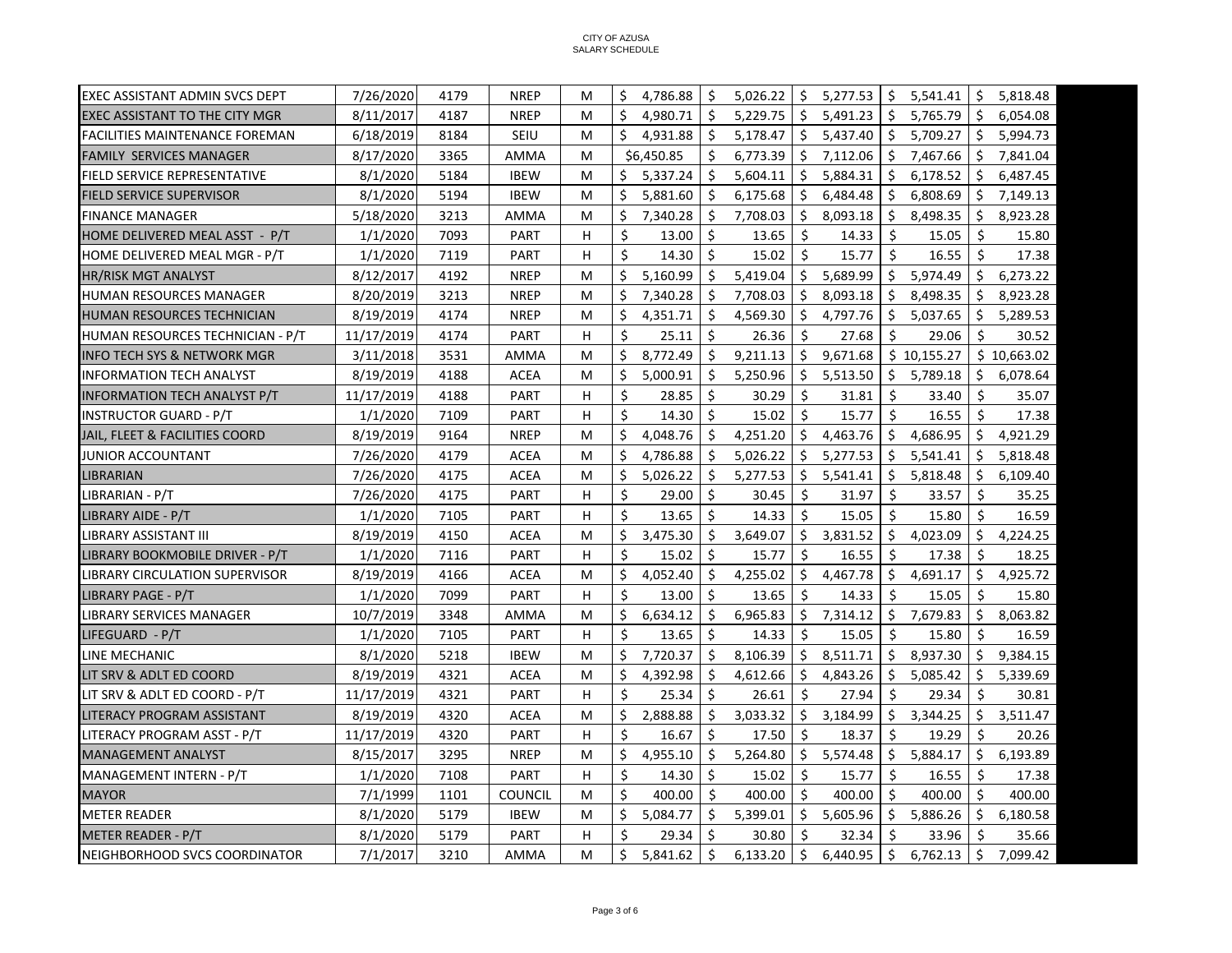| OFC SP I/WTR DRGHT TECH - P/T           | 11/17/2019 | 4133  | <b>PART</b> | H | Ś. | 17.13       | \$  | 17.99       | Ŝ.      | 18.89       | Ŝ.  | 19.83       | Ŝ.  | 20.82       |            |
|-----------------------------------------|------------|-------|-------------|---|----|-------------|-----|-------------|---------|-------------|-----|-------------|-----|-------------|------------|
| <b>OFFICE SPECIALIST I</b>              | 8/19/2019  | 4133  | <b>ACEA</b> | M | Ś. | 2,969.56    | \$  | 3.118.04    | Ŝ.      | 3,273.94    | Ŝ.  | 3,437.64    | Ŝ.  | 3.609.52    |            |
| OFFICE SPECIALIST I - P/T               | 11/17/2019 | 4133  | <b>PART</b> | H | Ś. | 17.13       | Ŝ.  | 17.99       | Ŝ.      | 18.89       | Ś.  | 19.83       | Ŝ.  | 20.82       |            |
| <b>OFFICE SPECIALIST II</b>             | 8/19/2019  | 4143  | <b>ACEA</b> | M | Ś. | 3,256.62    | \$  | 3,419.45    | \$      | 3,590.42    | \$  | 3,769.94    | \$  | 3,958.44    |            |
| OFFICE SPECIALIST II - P/T              | 11/17/2019 | 4143  | <b>PART</b> | M | \$ | 18.79       | Ŝ.  | 19.73       | Ŝ.      | 20.71       | Ś.  | 21.75       | Ŝ.  | 22.84       |            |
| PARK AMBASSADOR - P/T                   | 1/1/2020   | 7113  | <b>PART</b> | M | Ś  | 13.00       | Ŝ.  | 13.65       | Ŝ.      | 14.33       | Ŝ.  | 15.05       | Ŝ.  | 15.80       |            |
| PARK MAINT CREW SUPERVISOR              | 7/26/2020  | 8205  | <b>SEIU</b> | M | Ś. | 4,783.37    | Ŝ.  | 5,022.54    | Ŝ.      | 5,273.67    |     | \$5,537.35  | Ŝ.  | 5,814.22    |            |
| PARK MAINT SUPERVISOR                   | 7/26/2020  | 8206  | SEIU        | M | Ŝ. | 5,361.39    | Ŝ.  | 5,629.46    | Ŝ.      | 5,910.93    | Ŝ.  | 6,206.48    | \$  | 6,516.80    |            |
| <b>PARK MAINT WORKER I</b>              | 7/26/2020  | 8207  | SEIU        | M | Ŝ. | 3,573.73    | Ŝ.  | 3,752.42    | Ŝ.      | 3,940.04    | \$  | 4,137.04    | \$  | 4,343.89    |            |
| PARK MAINT WORKER II                    | 7/26/2020  | 8208  | SEIU        | M | Ŝ. | 3,923.98    | Ŝ.  | 4,120.18    | \$      | 4,326.19    | \$  | 4,542.50    | \$  | 4,769.62    |            |
| <b>PARK MAINT WORKER III</b>            | 7/26/2020  | 8209  | SEIU        | M | Ś. | 4,351.71    | \$  | 4,569.30    | \$      | 4,797.76    | \$  | 5,037.65    | \$  | 5,289.53    |            |
| PAYROLL SPECIALIST                      | 2/18/2020  | 4174  | <b>ACEA</b> | M | Ŝ. | 4,351.71    | Ŝ.  | 4,569.30    | Ŝ.      | 4,797.76    | \$  | 5,037.65    | \$  | 5,289.53    |            |
| <b>PLANNING MANAGER</b>                 | 10/1/2018  | 3436  | <b>AMMA</b> | M | Ś. | 7,622.84    | Ŝ.  | 8,003.98    | Ŝ.      | 8,404.18    | Ŝ.  | 8,824.37    | \$  | 9,265.59    |            |
| PLANNING TECHNICIAN                     | 8/19/2019  | 4165  | <b>ACEA</b> | M | Ŝ. | 3,998.31    | Ŝ.  | 4,198.23    | Ŝ.      | 4,408.14    | Ŝ.  | 4,628.54    | \$  | 4,859.97    |            |
| POLICE ADMINISTRATIVE SVC MGR/COR       | 2/18/2020  | 3412  | AMMA        | M | Ś. | 8,204.39    | Ŝ.  | 8,614.61    | Ŝ.      | 9,045.34    | Ŝ.  | 9,497.61    | S.  | 9,972.49    |            |
| POLICE AIDE - P/T                       | 1/1/2020   | 7080  | <b>PART</b> | H | Ś  | 13.10       | Ŝ.  | 13.75       | Ś       | 14.44       | Ś   | 15.16       | Ŝ.  | 15.92       |            |
| <b>POLICE CAPTAIN</b>                   | 8/19/2019  | 3482  | APMA        | M |    | \$12,155.60 |     | \$12,763.38 |         | \$13,401.56 |     | \$14,071.63 |     | \$14,775.21 |            |
| POLICE COMMUNICATION SUPRVISOR          | 8/16/2017  | 9195  | <b>NREP</b> | M | Ŝ. | 6,143.70    | Ŝ.  | 6,450.85    | Ŝ.      | 6,773.38    | Ŝ.  | 7,112.05    | \$  | 7,467.66    |            |
| POLICE DEPT INFO SYS MANAGER            | 2/26/2018  | 3345  | AMMA        | M | Ŝ. | 7,279.70    | Ŝ.  | 7,643.67    | \$      | 8,025.86    | \$  | 8,427.16    | \$  | 8,848.50    |            |
| POLICE DISPATCHER                       | 8/19/2019  | 9166  | <b>CAPP</b> | M | \$ | 4,226.96    | \$  | 4,438.31    | Ŝ.      | 4,660.22    | Ŝ.  | 4,893.23    | \$  | 5,137.90    |            |
| POLICE DISPATCHER - P/T                 | 11/17/2019 | 9166  | <b>PART</b> | н | Ś. | 24.39       | Ŝ.  | 25.61       | Ŝ.      | 26.89       | Ś.  | 28.23       | Ŝ.  | 29.64       |            |
| POLICE LIEUTENANT                       | 8/19/2019  | 3423  | APMA        | M |    | \$10,241.08 | \$  | 10,753.15   |         | \$11,290.80 |     | \$11,855.34 |     | \$12,448.11 |            |
| <b>POLICE OFFICER</b>                   | 8/19/2019  | 6101  | <b>APOA</b> | M | Ŝ. | 6,466.33    | Ŝ.  | 6,791.87    | Ŝ.      | 7,134.55    |     | \$7,495.18  | \$  | 7,874.78    | \$8,268.52 |
| POLICE OFFICER CORPORAL                 | 8/1/2020   | 6106  | <b>APOA</b> | M | Ś. | 6,959.40    | Ŝ.  | 7,307.37    | \$      | 7,672.74    | Ś.  | 8,056.38    | S.  | 8,459.20    | \$8,882.16 |
| POLICE OFFICER RESERVE - LEVEL I - P/T  | 11/17/2019 | 6101R | <b>PART</b> | H | \$ | 37.31       | Ŝ.  | 37.31       | Ŝ.      | 37.31       | Ŝ.  | 37.31       | Ŝ.  | 37.31       |            |
| POLICE OFFICER RESERVE - LEVEL II - P/T | 11/17/2019 | 6184R | <b>PART</b> | н | Ś. | 30.46       | \$  | 30.46       | \$      | 30.46       | Ŝ.  | 30.46       | Ŝ.  | 30.46       |            |
| POLICE OFFICER TRAINEE                  | 8/19/2019  | 6184  | <b>NREP</b> | M | Ŝ. | 5,279.65    | \$  | 5,543.63    | \$      | 5,820.81    | Ś.  | 6,111.85    | \$  | 6,417.45    |            |
| POLICE RECORDS SPECIALIST I             | 8/19/2019  | 9140  | <b>CAPP</b> | M | \$ | 3,228.02    | \$  | 3,389.42    | Ŝ.      | 3,558.89    | \$  | 3,736.84    | \$  | 3,923.68    |            |
| POLICE RECORDS SPECIALIST I - P/T       | 11/17/2019 | 9140  | <b>PART</b> | н | Ś  | 18.62       | \$  | 21.48       | Ŝ.      | 22.56       | \$  | 23.68       | Ŝ.  | 24.87       |            |
| POLICE RECORDS SPECIALIST II            | 8/19/2019  | 9150  | <b>CAPP</b> | M | Ŝ. | 3,546.33    | \$  | 3,723.65    | \$      | 3,909.83    | Ŝ.  | 4,105.32    | \$  | 4,310.59    |            |
| POLICE RECORDS SPECIALIST III           | 8/19/2019  | 9160  | <b>CAPP</b> | M | \$ | 3,870.20    | S.  | 4,063.71    | \$      | 4,266.90    | \$. | 4,480.24    | \$. | 4,704.25    |            |
| POLICE RECORDS SUPERVISOR               | 8/19/2019  | 9165  | CAPP        | M | Ŝ. | 4,835.28    | Ŝ.  | 5,077.04    | Ŝ.      | 5,330.90    | Ŝ.  | 5,597.44    | Ŝ.  | 5,877.31    |            |
| <b>POLICE SERGEANT</b>                  | 8/19/2019  | 3416  | APMA        | M | Ś. | 8,581.43    | Ŝ.  | 9,010.51    | \$      | 9,461.04    | Ŝ.  | 9,934.10    |     | \$10,430.80 |            |
| POLICE SERGEANT- RESERVE / P/T          | 11/17/2019 | 7175  | <b>PART</b> | н | \$ | 49.51       | Ŝ.  | 51.98       | Ŝ.      | 54.58       | Ŝ.  | 57.31       | Ŝ.  | 60.18       |            |
| POOL MANAGER - P/T                      | 1/1/2020   | 7143  | <b>PART</b> | н | Ś. | 17.30       | Ŝ.  | 18.17       | \$      | 19.08       | Ŝ.  | 20.03       | Ŝ.  | 21.03       |            |
| POWER RESOURCES SCHEDULER               | 8/19/2019  | 4238  | <b>ACEA</b> | M | \$ | 7,240.31    | \$  | 7,602.95    | \$      | 7,983.10    | \$. | 8,382.25    | \$  | 8,801.36    |            |
| PROP, EVID & CRIME SCENE TECH           | 8/18/2017  | 9191  | <b>NREP</b> | M | Ŝ. | 5,160.99    | Ŝ.  | 5,419.04    | Ŝ.      | 5,689.99    | \$. | 5,974.49    | \$  | 6,273.22    |            |
| PUBLIC WORKS INSPECTOR                  | 6/18/2019  | 8203  | SEIU        | M | Ŝ. | 5,302.79    | -\$ | 5,567.93    | \$      | 5,846.33    | \$. | 6,138.64    | \$  | 6,445.57    |            |
| <b>PUBLIC WORKS PROJECT MANAGER</b>     | 11/18/2019 | 4222  | <b>ACEA</b> | M | \$ | 6,877.70    | \$  | 7,221.59    | $\zeta$ | 7,582.66    | \$  | 7,961.80    | \$  | 8,359.89    |            |

## CITY OF AZUSA SALARY SCHEDULE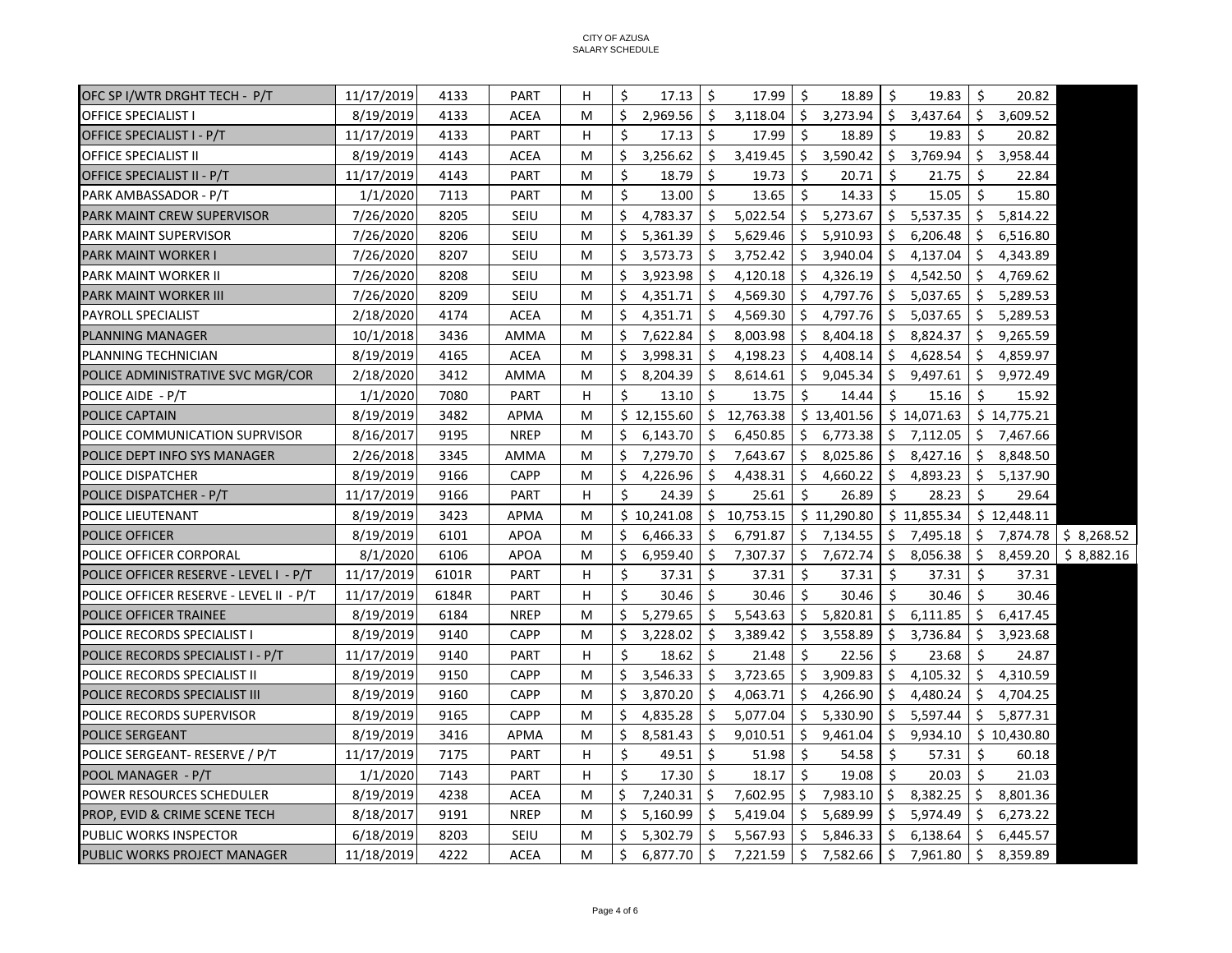| <b>PUBLIC WORKS SUPERINTENDENT</b><br>3/18/2019<br>3435<br>Ś.<br>7,259.85<br>-Ś<br>7,622.83<br>S.<br>8,003.98<br>\$3,404.18<br>Ŝ.<br>AMMA<br>M<br>6/18/2019<br>8204<br>SEIU<br>Ś.<br>5,809.52<br>Ŝ.<br>\$<br><b>PUBLIC WORKS SUPERVISOR</b><br>M<br>6,100.00<br>6,405.00<br>\$<br>6,725.25<br>\$<br>\$<br><b>PURCHASING AGENT</b><br>8/1/2020<br>5187<br><b>IBEW</b><br>Ś.<br>5,558.91<br>Ŝ.<br>5,836.85<br>Ŝ.<br>6,128.69<br>6,435.13<br>Ŝ.<br>M<br>Ś.<br>Ŝ.<br>\$<br>Ś.<br>12/19/2017<br>Ŝ.<br>7,112.05<br>7,467.66<br><b>REC SUPER- PARKS OPERATIONS</b><br>3365<br>AMMA<br>M<br>6,450.85<br>6,773.38<br>Ś.<br>\$<br><b>REC SUPER- PROGRAMS &amp; SVCS</b><br>12/19/2017<br>3365<br>6,450.85<br>Ŝ.<br>6,773.38<br>Ŝ.<br>7,112.05<br>Ŝ.<br>AMMA<br>7,467.66<br>M<br>\$<br>Ŝ.<br>\$<br>\$<br>19.73<br>20.71<br>Ŝ.<br><b>RECEPTIONIST - P/T</b><br>11/17/2019<br>4143<br><b>PART</b><br>H<br>18.79<br>21.75<br>\$<br>Ś.<br>Ŝ.<br>\$<br>\$<br>7063<br><b>PART</b><br>13.00<br>13.65<br>14.33<br>15.05<br><b>RECREATION AIDE - P/T</b><br>1/1/2020<br>н<br>8/19/2019<br>Ś.<br>3,553.80<br>Ŝ.<br>3,731.50<br>\$<br>3,918.08<br>\$.<br>\$<br><b>RECREATION COORDINATOR</b><br>4151<br><b>ACEA</b><br>M<br>4,113.98<br>Ś.<br>Ŝ.<br>\$<br>21.53<br>Ŝ.<br>Ŝ.<br>11/17/2019<br>7141<br><b>PART</b><br>н<br>20.50<br>22.60<br>23.73<br>RECREATION COORDINATOR - P/T<br>\$<br>Ŝ.<br>\$<br>\$<br>1/1/2020<br>7112<br>н<br>14.33<br>15.05<br>Ŝ.<br>15.80<br><b>PART</b><br>13.65<br>RECREATION LEADER - P/T<br>8/19/2019<br><b>ACEA</b><br>5,363.38<br>\$<br>5,631.56<br>Ŝ.<br>5,913.16<br>\$<br>6,208.82<br>\$<br><b>RECREATION SUPERVISOR</b><br>4197<br>Ŝ.<br>M<br>Ś.<br>\$<br>8/19/2019<br>4211<br><b>ACEA</b><br>6,188.05<br>Ŝ.<br>6,497.45<br>Ŝ.<br>6,822.33<br>7,163.44<br>Ŝ.<br>M<br>ISENIOR ACCOUNTANT<br>\$<br>\$<br>Ŝ.<br>5,277.53<br>\$<br>\$<br>SENIOR ADMINISTRATIVE TECHNICIAN<br>7/26/2020<br>4179<br><b>ACEA</b><br>M<br>4,786.88<br>5,026.22<br>5,541.41<br>Ś.<br>Ŝ.<br>8/19/2019<br>4172<br><b>ACEA</b><br>5,177.93<br>Ŝ.<br>5,436.83<br>S.<br>5,708.67<br>5,994.10<br>Ŝ.<br>SENIOR COMMUNITY IMPROVM'T INSP<br>M<br>Ś.<br>Ŝ.<br>Ŝ.<br>8/1/2020<br>5223<br><b>IBEW</b><br>7,803.38<br>Ŝ.<br>8,193.53<br>8,603.23<br>9,033.39<br>Ś<br>SENIOR ELECTRIC TEST TECHNCIAN<br>M<br>\$<br>3515<br>8,706.57<br>-\$<br>9,141.91<br>Ŝ.<br>9,598.99<br>\$10,078.92<br>\$10,582.89<br><b>SENIOR ELECTRICAL ENGINEER</b><br>7/1/2017<br>AMMA<br>м<br>\$<br>-\$<br>SENIOR INFO TECH ANALYST<br>8/19/2019<br>4214<br><b>ACEA</b><br>M<br>6,217.25<br>6,528.11<br>S.<br>6,854.52<br>\$<br>7,197.24<br>\$<br>\$<br>\$<br>Ŝ.<br>Ŝ.<br>\$<br>н<br>15.73<br>16.52<br>17.34<br>18.21<br>SENIOR INSTRUCTOR GUARD - P/T<br>1/1/2020<br>7110<br>PART<br>Ŝ.<br>Ś.<br>7/26/2020<br>4185<br>Ś.<br>5,528.84<br>5,805.28<br>Ŝ.<br>6,095.55<br>Ŝ.<br>6,400.32<br><b>ACEA</b><br>SENIOR LIBRARIAN TECH SVCS<br>M<br>7/26/2020<br>4185<br><b>ACEA</b><br>Ŝ.<br>5,528.84<br>S.<br>5,805.28<br>S.<br>6,095.55<br>S.<br>6,400.32<br>\$<br>SENIOR LIBRARIAN YOUTH SERVICES<br>м<br>3306<br>Ś<br>Ŝ.<br>\$<br>6,131.93<br>\$<br><b>SENIOR MGMT ANALYST</b><br>7/1/2017<br>AMMA<br>5,450.62<br>5,729.88<br>6,472.61<br>\$<br>М<br>\$<br>-\$<br>\$<br>8/19/2017<br>3306<br><b>NREP</b><br>5,450.62<br>5,729.88<br>S.<br>6,131.93<br>6,472.61<br>\$<br>SENIOR MGMT ANALYST - CMO<br>M<br>Ś.<br>Ś.<br>8/19/2019<br>3,744.48<br>Ŝ.<br>4,128.29<br>\$<br>Ŝ.<br><b>SENIOR OFFICE SPECIALIST</b><br>4158<br>ACEA<br>3,931.70<br>4,334.70<br>M<br>\$<br>Ŝ.<br>Ŝ.<br>Ŝ.<br>\$<br>11/17/2019<br>4158<br><b>PART</b><br>21.60<br>22.68<br>23.82<br>25.01<br>SENIOR OFFICE SPECIALIST - P/T<br>н<br>\$<br>4179<br>4,786.88<br>Ŝ.<br>5,026.22<br>\$<br>5,277.53<br>\$<br>5,541.41<br>Ŝ.<br>SENIOR PAYROLL SPECIALIST<br>7/26/2020<br>ACEA<br>м<br>\$<br>6,149.30<br>-\$<br>\$<br>6,779.61<br>\$<br>\$<br>8/19/2019<br>4207<br>ACEA<br>6,456.77<br>7,118.59<br><b>SENIOR PLANNER</b><br>M<br>\$<br>-\$<br>12/19/2017<br>3450<br>7,602.32<br>7,982.44<br>-\$<br>8,381.56<br>\$<br>8,800.64<br>\$.<br>SENIOR POWER RESOURCES COORD<br>AMMA<br>M<br>Ś.<br>8,534.32<br>\$<br>\$<br>9,409.10<br>\$<br>9,879.18<br>12/19/2017<br>3460<br>AMMA<br>8,961.05<br>\$10,373.14<br>SENIOR POWER RESOURCES PLANNER<br>м<br>\$<br><b>SENIOR RECREATION LEADER</b><br>10/19/2020<br>4180<br><b>ACEA</b><br>\$<br>2,775.07<br>2,913.82<br>\$<br>3,059.51<br>S.<br>3,212.49<br>\$<br>M<br>\$<br>\$<br>\$<br>Ŝ.<br>\$<br>16.01<br>SENIOR RECREATION LEADER - P/T<br>11/17/2019<br>7148<br><b>PART</b><br>M<br>16.81<br>17.65<br>18.53<br>Ś.<br>Ś.<br>Ŝ.<br>SENIOR WATER SYSTEM ENGINEER<br>7/1/2020<br>3515<br><b>AMMA</b><br>8,706.57<br>9,141.91<br>9,598.99<br>\$10,078.92<br>\$10,582.89<br>M<br>$\mathsf{\hat{S}}$<br>Ŝ.<br>Ŝ.<br>Ŝ.<br>Ŝ.<br>1/1/2020<br>7118<br><b>PART</b><br>н<br>14.33<br>15.05<br>15.80<br>16.59<br>SITE MANAGER - P/T<br>Ś.<br>8/1/2020<br>4,751.70<br>-Ś<br>4.989.30<br>Ŝ.<br>5,238.76<br>Ŝ.<br>5,500.69<br>Ś.<br><b>STORE KEEPER</b><br>5172<br><b>IBEW</b><br>M<br>SEIU<br>Ś.<br>Ŝ.<br>5,709.27<br>6/18/2019<br>8184<br>4,931.88<br>Ŝ.<br>5,178.47<br>5,437.40<br>\$<br>Ŝ.<br><b>STREET MAINT CREW SUPERVISOR</b><br>м<br>Ś.<br>Ŝ.<br><b>STREET MAINT WORKER I</b><br>6/18/2019<br>8153<br><b>SEIU</b><br>3.674.14<br>3,857.85<br>\$<br>4.050.74<br>\$<br>4,253.28<br>Ŝ.<br>M<br>Ś.<br>Ŝ.<br>Ŝ.<br>Ŝ.<br>Ŝ.<br><b>STREET MAINT WORKER I - P/T</b><br>11/17/2019<br>8153<br><b>PART</b><br>H<br>21.20<br>22.26<br>23.37<br>24.52<br>Ś.<br>4,038.33<br>Ŝ.<br>4,240.25<br>Ŝ.<br>4,452.26<br>Ŝ.<br>4,674.87<br>Ś.<br>6/18/2019<br>8163<br>SEIU<br>STREET MAINT WORKER II<br>м<br>6/18/2019<br>8174<br>SEIU<br>Ś.<br>4,483.08<br>Ŝ.<br>4,707.23<br>Ŝ.<br>4,942.60<br>\$<br>5,189.73<br>Ŝ.<br><b>STREET MAINT WORKER III</b><br>м<br>\$<br>8/20/2017<br>9192<br><b>NREP</b><br>\$<br>5,328.75<br>5,595.19<br>\$<br>5,874.95<br>\$<br>6,168.69<br>\$<br>M<br><b>TRAINING COORDINATOR</b> |  |  |  |  |  |  |  |          |
|------------------------------------------------------------------------------------------------------------------------------------------------------------------------------------------------------------------------------------------------------------------------------------------------------------------------------------------------------------------------------------------------------------------------------------------------------------------------------------------------------------------------------------------------------------------------------------------------------------------------------------------------------------------------------------------------------------------------------------------------------------------------------------------------------------------------------------------------------------------------------------------------------------------------------------------------------------------------------------------------------------------------------------------------------------------------------------------------------------------------------------------------------------------------------------------------------------------------------------------------------------------------------------------------------------------------------------------------------------------------------------------------------------------------------------------------------------------------------------------------------------------------------------------------------------------------------------------------------------------------------------------------------------------------------------------------------------------------------------------------------------------------------------------------------------------------------------------------------------------------------------------------------------------------------------------------------------------------------------------------------------------------------------------------------------------------------------------------------------------------------------------------------------------------------------------------------------------------------------------------------------------------------------------------------------------------------------------------------------------------------------------------------------------------------------------------------------------------------------------------------------------------------------------------------------------------------------------------------------------------------------------------------------------------------------------------------------------------------------------------------------------------------------------------------------------------------------------------------------------------------------------------------------------------------------------------------------------------------------------------------------------------------------------------------------------------------------------------------------------------------------------------------------------------------------------------------------------------------------------------------------------------------------------------------------------------------------------------------------------------------------------------------------------------------------------------------------------------------------------------------------------------------------------------------------------------------------------------------------------------------------------------------------------------------------------------------------------------------------------------------------------------------------------------------------------------------------------------------------------------------------------------------------------------------------------------------------------------------------------------------------------------------------------------------------------------------------------------------------------------------------------------------------------------------------------------------------------------------------------------------------------------------------------------------------------------------------------------------------------------------------------------------------------------------------------------------------------------------------------------------------------------------------------------------------------------------------------------------------------------------------------------------------------------------------------------------------------------------------------------------------------------------------------------------------------------------------------------------------------------------------------------------------------------------------------------------------------------------------------------------------------------------------------------------------------------------------------------------------------------------------------------------------------------------------------------------------------------------------------------------------------------------------------------------------------------------------------------------------------------------------------------------------------------------------------------------------------------------------------------------------------------------------------------------------------------------------------------------------------------------------------------------------------------------------------------------------------------------------------------------------------------------------------------------------------------------------------------------------------------------------------------------------------------------------------------|--|--|--|--|--|--|--|----------|
|                                                                                                                                                                                                                                                                                                                                                                                                                                                                                                                                                                                                                                                                                                                                                                                                                                                                                                                                                                                                                                                                                                                                                                                                                                                                                                                                                                                                                                                                                                                                                                                                                                                                                                                                                                                                                                                                                                                                                                                                                                                                                                                                                                                                                                                                                                                                                                                                                                                                                                                                                                                                                                                                                                                                                                                                                                                                                                                                                                                                                                                                                                                                                                                                                                                                                                                                                                                                                                                                                                                                                                                                                                                                                                                                                                                                                                                                                                                                                                                                                                                                                                                                                                                                                                                                                                                                                                                                                                                                                                                                                                                                                                                                                                                                                                                                                                                                                                                                                                                                                                                                                                                                                                                                                                                                                                                                                                                                                                                                                                                                                                                                                                                                                                                                                                                                                                                                                                                                                |  |  |  |  |  |  |  | 8,824.37 |
|                                                                                                                                                                                                                                                                                                                                                                                                                                                                                                                                                                                                                                                                                                                                                                                                                                                                                                                                                                                                                                                                                                                                                                                                                                                                                                                                                                                                                                                                                                                                                                                                                                                                                                                                                                                                                                                                                                                                                                                                                                                                                                                                                                                                                                                                                                                                                                                                                                                                                                                                                                                                                                                                                                                                                                                                                                                                                                                                                                                                                                                                                                                                                                                                                                                                                                                                                                                                                                                                                                                                                                                                                                                                                                                                                                                                                                                                                                                                                                                                                                                                                                                                                                                                                                                                                                                                                                                                                                                                                                                                                                                                                                                                                                                                                                                                                                                                                                                                                                                                                                                                                                                                                                                                                                                                                                                                                                                                                                                                                                                                                                                                                                                                                                                                                                                                                                                                                                                                                |  |  |  |  |  |  |  | 7,061.51 |
|                                                                                                                                                                                                                                                                                                                                                                                                                                                                                                                                                                                                                                                                                                                                                                                                                                                                                                                                                                                                                                                                                                                                                                                                                                                                                                                                                                                                                                                                                                                                                                                                                                                                                                                                                                                                                                                                                                                                                                                                                                                                                                                                                                                                                                                                                                                                                                                                                                                                                                                                                                                                                                                                                                                                                                                                                                                                                                                                                                                                                                                                                                                                                                                                                                                                                                                                                                                                                                                                                                                                                                                                                                                                                                                                                                                                                                                                                                                                                                                                                                                                                                                                                                                                                                                                                                                                                                                                                                                                                                                                                                                                                                                                                                                                                                                                                                                                                                                                                                                                                                                                                                                                                                                                                                                                                                                                                                                                                                                                                                                                                                                                                                                                                                                                                                                                                                                                                                                                                |  |  |  |  |  |  |  | 6,756.88 |
|                                                                                                                                                                                                                                                                                                                                                                                                                                                                                                                                                                                                                                                                                                                                                                                                                                                                                                                                                                                                                                                                                                                                                                                                                                                                                                                                                                                                                                                                                                                                                                                                                                                                                                                                                                                                                                                                                                                                                                                                                                                                                                                                                                                                                                                                                                                                                                                                                                                                                                                                                                                                                                                                                                                                                                                                                                                                                                                                                                                                                                                                                                                                                                                                                                                                                                                                                                                                                                                                                                                                                                                                                                                                                                                                                                                                                                                                                                                                                                                                                                                                                                                                                                                                                                                                                                                                                                                                                                                                                                                                                                                                                                                                                                                                                                                                                                                                                                                                                                                                                                                                                                                                                                                                                                                                                                                                                                                                                                                                                                                                                                                                                                                                                                                                                                                                                                                                                                                                                |  |  |  |  |  |  |  | 7,841.04 |
|                                                                                                                                                                                                                                                                                                                                                                                                                                                                                                                                                                                                                                                                                                                                                                                                                                                                                                                                                                                                                                                                                                                                                                                                                                                                                                                                                                                                                                                                                                                                                                                                                                                                                                                                                                                                                                                                                                                                                                                                                                                                                                                                                                                                                                                                                                                                                                                                                                                                                                                                                                                                                                                                                                                                                                                                                                                                                                                                                                                                                                                                                                                                                                                                                                                                                                                                                                                                                                                                                                                                                                                                                                                                                                                                                                                                                                                                                                                                                                                                                                                                                                                                                                                                                                                                                                                                                                                                                                                                                                                                                                                                                                                                                                                                                                                                                                                                                                                                                                                                                                                                                                                                                                                                                                                                                                                                                                                                                                                                                                                                                                                                                                                                                                                                                                                                                                                                                                                                                |  |  |  |  |  |  |  | 7,841.04 |
|                                                                                                                                                                                                                                                                                                                                                                                                                                                                                                                                                                                                                                                                                                                                                                                                                                                                                                                                                                                                                                                                                                                                                                                                                                                                                                                                                                                                                                                                                                                                                                                                                                                                                                                                                                                                                                                                                                                                                                                                                                                                                                                                                                                                                                                                                                                                                                                                                                                                                                                                                                                                                                                                                                                                                                                                                                                                                                                                                                                                                                                                                                                                                                                                                                                                                                                                                                                                                                                                                                                                                                                                                                                                                                                                                                                                                                                                                                                                                                                                                                                                                                                                                                                                                                                                                                                                                                                                                                                                                                                                                                                                                                                                                                                                                                                                                                                                                                                                                                                                                                                                                                                                                                                                                                                                                                                                                                                                                                                                                                                                                                                                                                                                                                                                                                                                                                                                                                                                                |  |  |  |  |  |  |  | 22.84    |
|                                                                                                                                                                                                                                                                                                                                                                                                                                                                                                                                                                                                                                                                                                                                                                                                                                                                                                                                                                                                                                                                                                                                                                                                                                                                                                                                                                                                                                                                                                                                                                                                                                                                                                                                                                                                                                                                                                                                                                                                                                                                                                                                                                                                                                                                                                                                                                                                                                                                                                                                                                                                                                                                                                                                                                                                                                                                                                                                                                                                                                                                                                                                                                                                                                                                                                                                                                                                                                                                                                                                                                                                                                                                                                                                                                                                                                                                                                                                                                                                                                                                                                                                                                                                                                                                                                                                                                                                                                                                                                                                                                                                                                                                                                                                                                                                                                                                                                                                                                                                                                                                                                                                                                                                                                                                                                                                                                                                                                                                                                                                                                                                                                                                                                                                                                                                                                                                                                                                                |  |  |  |  |  |  |  | 15.80    |
|                                                                                                                                                                                                                                                                                                                                                                                                                                                                                                                                                                                                                                                                                                                                                                                                                                                                                                                                                                                                                                                                                                                                                                                                                                                                                                                                                                                                                                                                                                                                                                                                                                                                                                                                                                                                                                                                                                                                                                                                                                                                                                                                                                                                                                                                                                                                                                                                                                                                                                                                                                                                                                                                                                                                                                                                                                                                                                                                                                                                                                                                                                                                                                                                                                                                                                                                                                                                                                                                                                                                                                                                                                                                                                                                                                                                                                                                                                                                                                                                                                                                                                                                                                                                                                                                                                                                                                                                                                                                                                                                                                                                                                                                                                                                                                                                                                                                                                                                                                                                                                                                                                                                                                                                                                                                                                                                                                                                                                                                                                                                                                                                                                                                                                                                                                                                                                                                                                                                                |  |  |  |  |  |  |  | 4,319.68 |
|                                                                                                                                                                                                                                                                                                                                                                                                                                                                                                                                                                                                                                                                                                                                                                                                                                                                                                                                                                                                                                                                                                                                                                                                                                                                                                                                                                                                                                                                                                                                                                                                                                                                                                                                                                                                                                                                                                                                                                                                                                                                                                                                                                                                                                                                                                                                                                                                                                                                                                                                                                                                                                                                                                                                                                                                                                                                                                                                                                                                                                                                                                                                                                                                                                                                                                                                                                                                                                                                                                                                                                                                                                                                                                                                                                                                                                                                                                                                                                                                                                                                                                                                                                                                                                                                                                                                                                                                                                                                                                                                                                                                                                                                                                                                                                                                                                                                                                                                                                                                                                                                                                                                                                                                                                                                                                                                                                                                                                                                                                                                                                                                                                                                                                                                                                                                                                                                                                                                                |  |  |  |  |  |  |  | 24.92    |
|                                                                                                                                                                                                                                                                                                                                                                                                                                                                                                                                                                                                                                                                                                                                                                                                                                                                                                                                                                                                                                                                                                                                                                                                                                                                                                                                                                                                                                                                                                                                                                                                                                                                                                                                                                                                                                                                                                                                                                                                                                                                                                                                                                                                                                                                                                                                                                                                                                                                                                                                                                                                                                                                                                                                                                                                                                                                                                                                                                                                                                                                                                                                                                                                                                                                                                                                                                                                                                                                                                                                                                                                                                                                                                                                                                                                                                                                                                                                                                                                                                                                                                                                                                                                                                                                                                                                                                                                                                                                                                                                                                                                                                                                                                                                                                                                                                                                                                                                                                                                                                                                                                                                                                                                                                                                                                                                                                                                                                                                                                                                                                                                                                                                                                                                                                                                                                                                                                                                                |  |  |  |  |  |  |  | 16.59    |
|                                                                                                                                                                                                                                                                                                                                                                                                                                                                                                                                                                                                                                                                                                                                                                                                                                                                                                                                                                                                                                                                                                                                                                                                                                                                                                                                                                                                                                                                                                                                                                                                                                                                                                                                                                                                                                                                                                                                                                                                                                                                                                                                                                                                                                                                                                                                                                                                                                                                                                                                                                                                                                                                                                                                                                                                                                                                                                                                                                                                                                                                                                                                                                                                                                                                                                                                                                                                                                                                                                                                                                                                                                                                                                                                                                                                                                                                                                                                                                                                                                                                                                                                                                                                                                                                                                                                                                                                                                                                                                                                                                                                                                                                                                                                                                                                                                                                                                                                                                                                                                                                                                                                                                                                                                                                                                                                                                                                                                                                                                                                                                                                                                                                                                                                                                                                                                                                                                                                                |  |  |  |  |  |  |  | 6,519.26 |
|                                                                                                                                                                                                                                                                                                                                                                                                                                                                                                                                                                                                                                                                                                                                                                                                                                                                                                                                                                                                                                                                                                                                                                                                                                                                                                                                                                                                                                                                                                                                                                                                                                                                                                                                                                                                                                                                                                                                                                                                                                                                                                                                                                                                                                                                                                                                                                                                                                                                                                                                                                                                                                                                                                                                                                                                                                                                                                                                                                                                                                                                                                                                                                                                                                                                                                                                                                                                                                                                                                                                                                                                                                                                                                                                                                                                                                                                                                                                                                                                                                                                                                                                                                                                                                                                                                                                                                                                                                                                                                                                                                                                                                                                                                                                                                                                                                                                                                                                                                                                                                                                                                                                                                                                                                                                                                                                                                                                                                                                                                                                                                                                                                                                                                                                                                                                                                                                                                                                                |  |  |  |  |  |  |  | 7,521.61 |
|                                                                                                                                                                                                                                                                                                                                                                                                                                                                                                                                                                                                                                                                                                                                                                                                                                                                                                                                                                                                                                                                                                                                                                                                                                                                                                                                                                                                                                                                                                                                                                                                                                                                                                                                                                                                                                                                                                                                                                                                                                                                                                                                                                                                                                                                                                                                                                                                                                                                                                                                                                                                                                                                                                                                                                                                                                                                                                                                                                                                                                                                                                                                                                                                                                                                                                                                                                                                                                                                                                                                                                                                                                                                                                                                                                                                                                                                                                                                                                                                                                                                                                                                                                                                                                                                                                                                                                                                                                                                                                                                                                                                                                                                                                                                                                                                                                                                                                                                                                                                                                                                                                                                                                                                                                                                                                                                                                                                                                                                                                                                                                                                                                                                                                                                                                                                                                                                                                                                                |  |  |  |  |  |  |  | 5,818.48 |
|                                                                                                                                                                                                                                                                                                                                                                                                                                                                                                                                                                                                                                                                                                                                                                                                                                                                                                                                                                                                                                                                                                                                                                                                                                                                                                                                                                                                                                                                                                                                                                                                                                                                                                                                                                                                                                                                                                                                                                                                                                                                                                                                                                                                                                                                                                                                                                                                                                                                                                                                                                                                                                                                                                                                                                                                                                                                                                                                                                                                                                                                                                                                                                                                                                                                                                                                                                                                                                                                                                                                                                                                                                                                                                                                                                                                                                                                                                                                                                                                                                                                                                                                                                                                                                                                                                                                                                                                                                                                                                                                                                                                                                                                                                                                                                                                                                                                                                                                                                                                                                                                                                                                                                                                                                                                                                                                                                                                                                                                                                                                                                                                                                                                                                                                                                                                                                                                                                                                                |  |  |  |  |  |  |  | 6,293.81 |
|                                                                                                                                                                                                                                                                                                                                                                                                                                                                                                                                                                                                                                                                                                                                                                                                                                                                                                                                                                                                                                                                                                                                                                                                                                                                                                                                                                                                                                                                                                                                                                                                                                                                                                                                                                                                                                                                                                                                                                                                                                                                                                                                                                                                                                                                                                                                                                                                                                                                                                                                                                                                                                                                                                                                                                                                                                                                                                                                                                                                                                                                                                                                                                                                                                                                                                                                                                                                                                                                                                                                                                                                                                                                                                                                                                                                                                                                                                                                                                                                                                                                                                                                                                                                                                                                                                                                                                                                                                                                                                                                                                                                                                                                                                                                                                                                                                                                                                                                                                                                                                                                                                                                                                                                                                                                                                                                                                                                                                                                                                                                                                                                                                                                                                                                                                                                                                                                                                                                                |  |  |  |  |  |  |  | 9,485.05 |
|                                                                                                                                                                                                                                                                                                                                                                                                                                                                                                                                                                                                                                                                                                                                                                                                                                                                                                                                                                                                                                                                                                                                                                                                                                                                                                                                                                                                                                                                                                                                                                                                                                                                                                                                                                                                                                                                                                                                                                                                                                                                                                                                                                                                                                                                                                                                                                                                                                                                                                                                                                                                                                                                                                                                                                                                                                                                                                                                                                                                                                                                                                                                                                                                                                                                                                                                                                                                                                                                                                                                                                                                                                                                                                                                                                                                                                                                                                                                                                                                                                                                                                                                                                                                                                                                                                                                                                                                                                                                                                                                                                                                                                                                                                                                                                                                                                                                                                                                                                                                                                                                                                                                                                                                                                                                                                                                                                                                                                                                                                                                                                                                                                                                                                                                                                                                                                                                                                                                                |  |  |  |  |  |  |  |          |
|                                                                                                                                                                                                                                                                                                                                                                                                                                                                                                                                                                                                                                                                                                                                                                                                                                                                                                                                                                                                                                                                                                                                                                                                                                                                                                                                                                                                                                                                                                                                                                                                                                                                                                                                                                                                                                                                                                                                                                                                                                                                                                                                                                                                                                                                                                                                                                                                                                                                                                                                                                                                                                                                                                                                                                                                                                                                                                                                                                                                                                                                                                                                                                                                                                                                                                                                                                                                                                                                                                                                                                                                                                                                                                                                                                                                                                                                                                                                                                                                                                                                                                                                                                                                                                                                                                                                                                                                                                                                                                                                                                                                                                                                                                                                                                                                                                                                                                                                                                                                                                                                                                                                                                                                                                                                                                                                                                                                                                                                                                                                                                                                                                                                                                                                                                                                                                                                                                                                                |  |  |  |  |  |  |  | 7,557.11 |
|                                                                                                                                                                                                                                                                                                                                                                                                                                                                                                                                                                                                                                                                                                                                                                                                                                                                                                                                                                                                                                                                                                                                                                                                                                                                                                                                                                                                                                                                                                                                                                                                                                                                                                                                                                                                                                                                                                                                                                                                                                                                                                                                                                                                                                                                                                                                                                                                                                                                                                                                                                                                                                                                                                                                                                                                                                                                                                                                                                                                                                                                                                                                                                                                                                                                                                                                                                                                                                                                                                                                                                                                                                                                                                                                                                                                                                                                                                                                                                                                                                                                                                                                                                                                                                                                                                                                                                                                                                                                                                                                                                                                                                                                                                                                                                                                                                                                                                                                                                                                                                                                                                                                                                                                                                                                                                                                                                                                                                                                                                                                                                                                                                                                                                                                                                                                                                                                                                                                                |  |  |  |  |  |  |  | 19.12    |
|                                                                                                                                                                                                                                                                                                                                                                                                                                                                                                                                                                                                                                                                                                                                                                                                                                                                                                                                                                                                                                                                                                                                                                                                                                                                                                                                                                                                                                                                                                                                                                                                                                                                                                                                                                                                                                                                                                                                                                                                                                                                                                                                                                                                                                                                                                                                                                                                                                                                                                                                                                                                                                                                                                                                                                                                                                                                                                                                                                                                                                                                                                                                                                                                                                                                                                                                                                                                                                                                                                                                                                                                                                                                                                                                                                                                                                                                                                                                                                                                                                                                                                                                                                                                                                                                                                                                                                                                                                                                                                                                                                                                                                                                                                                                                                                                                                                                                                                                                                                                                                                                                                                                                                                                                                                                                                                                                                                                                                                                                                                                                                                                                                                                                                                                                                                                                                                                                                                                                |  |  |  |  |  |  |  | 6,720.34 |
|                                                                                                                                                                                                                                                                                                                                                                                                                                                                                                                                                                                                                                                                                                                                                                                                                                                                                                                                                                                                                                                                                                                                                                                                                                                                                                                                                                                                                                                                                                                                                                                                                                                                                                                                                                                                                                                                                                                                                                                                                                                                                                                                                                                                                                                                                                                                                                                                                                                                                                                                                                                                                                                                                                                                                                                                                                                                                                                                                                                                                                                                                                                                                                                                                                                                                                                                                                                                                                                                                                                                                                                                                                                                                                                                                                                                                                                                                                                                                                                                                                                                                                                                                                                                                                                                                                                                                                                                                                                                                                                                                                                                                                                                                                                                                                                                                                                                                                                                                                                                                                                                                                                                                                                                                                                                                                                                                                                                                                                                                                                                                                                                                                                                                                                                                                                                                                                                                                                                                |  |  |  |  |  |  |  | 6,720.34 |
|                                                                                                                                                                                                                                                                                                                                                                                                                                                                                                                                                                                                                                                                                                                                                                                                                                                                                                                                                                                                                                                                                                                                                                                                                                                                                                                                                                                                                                                                                                                                                                                                                                                                                                                                                                                                                                                                                                                                                                                                                                                                                                                                                                                                                                                                                                                                                                                                                                                                                                                                                                                                                                                                                                                                                                                                                                                                                                                                                                                                                                                                                                                                                                                                                                                                                                                                                                                                                                                                                                                                                                                                                                                                                                                                                                                                                                                                                                                                                                                                                                                                                                                                                                                                                                                                                                                                                                                                                                                                                                                                                                                                                                                                                                                                                                                                                                                                                                                                                                                                                                                                                                                                                                                                                                                                                                                                                                                                                                                                                                                                                                                                                                                                                                                                                                                                                                                                                                                                                |  |  |  |  |  |  |  | 6,813.26 |
|                                                                                                                                                                                                                                                                                                                                                                                                                                                                                                                                                                                                                                                                                                                                                                                                                                                                                                                                                                                                                                                                                                                                                                                                                                                                                                                                                                                                                                                                                                                                                                                                                                                                                                                                                                                                                                                                                                                                                                                                                                                                                                                                                                                                                                                                                                                                                                                                                                                                                                                                                                                                                                                                                                                                                                                                                                                                                                                                                                                                                                                                                                                                                                                                                                                                                                                                                                                                                                                                                                                                                                                                                                                                                                                                                                                                                                                                                                                                                                                                                                                                                                                                                                                                                                                                                                                                                                                                                                                                                                                                                                                                                                                                                                                                                                                                                                                                                                                                                                                                                                                                                                                                                                                                                                                                                                                                                                                                                                                                                                                                                                                                                                                                                                                                                                                                                                                                                                                                                |  |  |  |  |  |  |  | 6,813.26 |
|                                                                                                                                                                                                                                                                                                                                                                                                                                                                                                                                                                                                                                                                                                                                                                                                                                                                                                                                                                                                                                                                                                                                                                                                                                                                                                                                                                                                                                                                                                                                                                                                                                                                                                                                                                                                                                                                                                                                                                                                                                                                                                                                                                                                                                                                                                                                                                                                                                                                                                                                                                                                                                                                                                                                                                                                                                                                                                                                                                                                                                                                                                                                                                                                                                                                                                                                                                                                                                                                                                                                                                                                                                                                                                                                                                                                                                                                                                                                                                                                                                                                                                                                                                                                                                                                                                                                                                                                                                                                                                                                                                                                                                                                                                                                                                                                                                                                                                                                                                                                                                                                                                                                                                                                                                                                                                                                                                                                                                                                                                                                                                                                                                                                                                                                                                                                                                                                                                                                                |  |  |  |  |  |  |  | 4,551.44 |
|                                                                                                                                                                                                                                                                                                                                                                                                                                                                                                                                                                                                                                                                                                                                                                                                                                                                                                                                                                                                                                                                                                                                                                                                                                                                                                                                                                                                                                                                                                                                                                                                                                                                                                                                                                                                                                                                                                                                                                                                                                                                                                                                                                                                                                                                                                                                                                                                                                                                                                                                                                                                                                                                                                                                                                                                                                                                                                                                                                                                                                                                                                                                                                                                                                                                                                                                                                                                                                                                                                                                                                                                                                                                                                                                                                                                                                                                                                                                                                                                                                                                                                                                                                                                                                                                                                                                                                                                                                                                                                                                                                                                                                                                                                                                                                                                                                                                                                                                                                                                                                                                                                                                                                                                                                                                                                                                                                                                                                                                                                                                                                                                                                                                                                                                                                                                                                                                                                                                                |  |  |  |  |  |  |  | 26.26    |
|                                                                                                                                                                                                                                                                                                                                                                                                                                                                                                                                                                                                                                                                                                                                                                                                                                                                                                                                                                                                                                                                                                                                                                                                                                                                                                                                                                                                                                                                                                                                                                                                                                                                                                                                                                                                                                                                                                                                                                                                                                                                                                                                                                                                                                                                                                                                                                                                                                                                                                                                                                                                                                                                                                                                                                                                                                                                                                                                                                                                                                                                                                                                                                                                                                                                                                                                                                                                                                                                                                                                                                                                                                                                                                                                                                                                                                                                                                                                                                                                                                                                                                                                                                                                                                                                                                                                                                                                                                                                                                                                                                                                                                                                                                                                                                                                                                                                                                                                                                                                                                                                                                                                                                                                                                                                                                                                                                                                                                                                                                                                                                                                                                                                                                                                                                                                                                                                                                                                                |  |  |  |  |  |  |  | 5,818.48 |
|                                                                                                                                                                                                                                                                                                                                                                                                                                                                                                                                                                                                                                                                                                                                                                                                                                                                                                                                                                                                                                                                                                                                                                                                                                                                                                                                                                                                                                                                                                                                                                                                                                                                                                                                                                                                                                                                                                                                                                                                                                                                                                                                                                                                                                                                                                                                                                                                                                                                                                                                                                                                                                                                                                                                                                                                                                                                                                                                                                                                                                                                                                                                                                                                                                                                                                                                                                                                                                                                                                                                                                                                                                                                                                                                                                                                                                                                                                                                                                                                                                                                                                                                                                                                                                                                                                                                                                                                                                                                                                                                                                                                                                                                                                                                                                                                                                                                                                                                                                                                                                                                                                                                                                                                                                                                                                                                                                                                                                                                                                                                                                                                                                                                                                                                                                                                                                                                                                                                                |  |  |  |  |  |  |  | 7,474.52 |
|                                                                                                                                                                                                                                                                                                                                                                                                                                                                                                                                                                                                                                                                                                                                                                                                                                                                                                                                                                                                                                                                                                                                                                                                                                                                                                                                                                                                                                                                                                                                                                                                                                                                                                                                                                                                                                                                                                                                                                                                                                                                                                                                                                                                                                                                                                                                                                                                                                                                                                                                                                                                                                                                                                                                                                                                                                                                                                                                                                                                                                                                                                                                                                                                                                                                                                                                                                                                                                                                                                                                                                                                                                                                                                                                                                                                                                                                                                                                                                                                                                                                                                                                                                                                                                                                                                                                                                                                                                                                                                                                                                                                                                                                                                                                                                                                                                                                                                                                                                                                                                                                                                                                                                                                                                                                                                                                                                                                                                                                                                                                                                                                                                                                                                                                                                                                                                                                                                                                                |  |  |  |  |  |  |  | 9,240.99 |
|                                                                                                                                                                                                                                                                                                                                                                                                                                                                                                                                                                                                                                                                                                                                                                                                                                                                                                                                                                                                                                                                                                                                                                                                                                                                                                                                                                                                                                                                                                                                                                                                                                                                                                                                                                                                                                                                                                                                                                                                                                                                                                                                                                                                                                                                                                                                                                                                                                                                                                                                                                                                                                                                                                                                                                                                                                                                                                                                                                                                                                                                                                                                                                                                                                                                                                                                                                                                                                                                                                                                                                                                                                                                                                                                                                                                                                                                                                                                                                                                                                                                                                                                                                                                                                                                                                                                                                                                                                                                                                                                                                                                                                                                                                                                                                                                                                                                                                                                                                                                                                                                                                                                                                                                                                                                                                                                                                                                                                                                                                                                                                                                                                                                                                                                                                                                                                                                                                                                                |  |  |  |  |  |  |  |          |
|                                                                                                                                                                                                                                                                                                                                                                                                                                                                                                                                                                                                                                                                                                                                                                                                                                                                                                                                                                                                                                                                                                                                                                                                                                                                                                                                                                                                                                                                                                                                                                                                                                                                                                                                                                                                                                                                                                                                                                                                                                                                                                                                                                                                                                                                                                                                                                                                                                                                                                                                                                                                                                                                                                                                                                                                                                                                                                                                                                                                                                                                                                                                                                                                                                                                                                                                                                                                                                                                                                                                                                                                                                                                                                                                                                                                                                                                                                                                                                                                                                                                                                                                                                                                                                                                                                                                                                                                                                                                                                                                                                                                                                                                                                                                                                                                                                                                                                                                                                                                                                                                                                                                                                                                                                                                                                                                                                                                                                                                                                                                                                                                                                                                                                                                                                                                                                                                                                                                                |  |  |  |  |  |  |  | 3,373.11 |
|                                                                                                                                                                                                                                                                                                                                                                                                                                                                                                                                                                                                                                                                                                                                                                                                                                                                                                                                                                                                                                                                                                                                                                                                                                                                                                                                                                                                                                                                                                                                                                                                                                                                                                                                                                                                                                                                                                                                                                                                                                                                                                                                                                                                                                                                                                                                                                                                                                                                                                                                                                                                                                                                                                                                                                                                                                                                                                                                                                                                                                                                                                                                                                                                                                                                                                                                                                                                                                                                                                                                                                                                                                                                                                                                                                                                                                                                                                                                                                                                                                                                                                                                                                                                                                                                                                                                                                                                                                                                                                                                                                                                                                                                                                                                                                                                                                                                                                                                                                                                                                                                                                                                                                                                                                                                                                                                                                                                                                                                                                                                                                                                                                                                                                                                                                                                                                                                                                                                                |  |  |  |  |  |  |  | 19.46    |
|                                                                                                                                                                                                                                                                                                                                                                                                                                                                                                                                                                                                                                                                                                                                                                                                                                                                                                                                                                                                                                                                                                                                                                                                                                                                                                                                                                                                                                                                                                                                                                                                                                                                                                                                                                                                                                                                                                                                                                                                                                                                                                                                                                                                                                                                                                                                                                                                                                                                                                                                                                                                                                                                                                                                                                                                                                                                                                                                                                                                                                                                                                                                                                                                                                                                                                                                                                                                                                                                                                                                                                                                                                                                                                                                                                                                                                                                                                                                                                                                                                                                                                                                                                                                                                                                                                                                                                                                                                                                                                                                                                                                                                                                                                                                                                                                                                                                                                                                                                                                                                                                                                                                                                                                                                                                                                                                                                                                                                                                                                                                                                                                                                                                                                                                                                                                                                                                                                                                                |  |  |  |  |  |  |  |          |
|                                                                                                                                                                                                                                                                                                                                                                                                                                                                                                                                                                                                                                                                                                                                                                                                                                                                                                                                                                                                                                                                                                                                                                                                                                                                                                                                                                                                                                                                                                                                                                                                                                                                                                                                                                                                                                                                                                                                                                                                                                                                                                                                                                                                                                                                                                                                                                                                                                                                                                                                                                                                                                                                                                                                                                                                                                                                                                                                                                                                                                                                                                                                                                                                                                                                                                                                                                                                                                                                                                                                                                                                                                                                                                                                                                                                                                                                                                                                                                                                                                                                                                                                                                                                                                                                                                                                                                                                                                                                                                                                                                                                                                                                                                                                                                                                                                                                                                                                                                                                                                                                                                                                                                                                                                                                                                                                                                                                                                                                                                                                                                                                                                                                                                                                                                                                                                                                                                                                                |  |  |  |  |  |  |  | 17.42    |
|                                                                                                                                                                                                                                                                                                                                                                                                                                                                                                                                                                                                                                                                                                                                                                                                                                                                                                                                                                                                                                                                                                                                                                                                                                                                                                                                                                                                                                                                                                                                                                                                                                                                                                                                                                                                                                                                                                                                                                                                                                                                                                                                                                                                                                                                                                                                                                                                                                                                                                                                                                                                                                                                                                                                                                                                                                                                                                                                                                                                                                                                                                                                                                                                                                                                                                                                                                                                                                                                                                                                                                                                                                                                                                                                                                                                                                                                                                                                                                                                                                                                                                                                                                                                                                                                                                                                                                                                                                                                                                                                                                                                                                                                                                                                                                                                                                                                                                                                                                                                                                                                                                                                                                                                                                                                                                                                                                                                                                                                                                                                                                                                                                                                                                                                                                                                                                                                                                                                                |  |  |  |  |  |  |  | 5,775.73 |
|                                                                                                                                                                                                                                                                                                                                                                                                                                                                                                                                                                                                                                                                                                                                                                                                                                                                                                                                                                                                                                                                                                                                                                                                                                                                                                                                                                                                                                                                                                                                                                                                                                                                                                                                                                                                                                                                                                                                                                                                                                                                                                                                                                                                                                                                                                                                                                                                                                                                                                                                                                                                                                                                                                                                                                                                                                                                                                                                                                                                                                                                                                                                                                                                                                                                                                                                                                                                                                                                                                                                                                                                                                                                                                                                                                                                                                                                                                                                                                                                                                                                                                                                                                                                                                                                                                                                                                                                                                                                                                                                                                                                                                                                                                                                                                                                                                                                                                                                                                                                                                                                                                                                                                                                                                                                                                                                                                                                                                                                                                                                                                                                                                                                                                                                                                                                                                                                                                                                                |  |  |  |  |  |  |  | 5,994.73 |
|                                                                                                                                                                                                                                                                                                                                                                                                                                                                                                                                                                                                                                                                                                                                                                                                                                                                                                                                                                                                                                                                                                                                                                                                                                                                                                                                                                                                                                                                                                                                                                                                                                                                                                                                                                                                                                                                                                                                                                                                                                                                                                                                                                                                                                                                                                                                                                                                                                                                                                                                                                                                                                                                                                                                                                                                                                                                                                                                                                                                                                                                                                                                                                                                                                                                                                                                                                                                                                                                                                                                                                                                                                                                                                                                                                                                                                                                                                                                                                                                                                                                                                                                                                                                                                                                                                                                                                                                                                                                                                                                                                                                                                                                                                                                                                                                                                                                                                                                                                                                                                                                                                                                                                                                                                                                                                                                                                                                                                                                                                                                                                                                                                                                                                                                                                                                                                                                                                                                                |  |  |  |  |  |  |  | 4,465.94 |
|                                                                                                                                                                                                                                                                                                                                                                                                                                                                                                                                                                                                                                                                                                                                                                                                                                                                                                                                                                                                                                                                                                                                                                                                                                                                                                                                                                                                                                                                                                                                                                                                                                                                                                                                                                                                                                                                                                                                                                                                                                                                                                                                                                                                                                                                                                                                                                                                                                                                                                                                                                                                                                                                                                                                                                                                                                                                                                                                                                                                                                                                                                                                                                                                                                                                                                                                                                                                                                                                                                                                                                                                                                                                                                                                                                                                                                                                                                                                                                                                                                                                                                                                                                                                                                                                                                                                                                                                                                                                                                                                                                                                                                                                                                                                                                                                                                                                                                                                                                                                                                                                                                                                                                                                                                                                                                                                                                                                                                                                                                                                                                                                                                                                                                                                                                                                                                                                                                                                                |  |  |  |  |  |  |  | 25.77    |
|                                                                                                                                                                                                                                                                                                                                                                                                                                                                                                                                                                                                                                                                                                                                                                                                                                                                                                                                                                                                                                                                                                                                                                                                                                                                                                                                                                                                                                                                                                                                                                                                                                                                                                                                                                                                                                                                                                                                                                                                                                                                                                                                                                                                                                                                                                                                                                                                                                                                                                                                                                                                                                                                                                                                                                                                                                                                                                                                                                                                                                                                                                                                                                                                                                                                                                                                                                                                                                                                                                                                                                                                                                                                                                                                                                                                                                                                                                                                                                                                                                                                                                                                                                                                                                                                                                                                                                                                                                                                                                                                                                                                                                                                                                                                                                                                                                                                                                                                                                                                                                                                                                                                                                                                                                                                                                                                                                                                                                                                                                                                                                                                                                                                                                                                                                                                                                                                                                                                                |  |  |  |  |  |  |  | 4,908.62 |
|                                                                                                                                                                                                                                                                                                                                                                                                                                                                                                                                                                                                                                                                                                                                                                                                                                                                                                                                                                                                                                                                                                                                                                                                                                                                                                                                                                                                                                                                                                                                                                                                                                                                                                                                                                                                                                                                                                                                                                                                                                                                                                                                                                                                                                                                                                                                                                                                                                                                                                                                                                                                                                                                                                                                                                                                                                                                                                                                                                                                                                                                                                                                                                                                                                                                                                                                                                                                                                                                                                                                                                                                                                                                                                                                                                                                                                                                                                                                                                                                                                                                                                                                                                                                                                                                                                                                                                                                                                                                                                                                                                                                                                                                                                                                                                                                                                                                                                                                                                                                                                                                                                                                                                                                                                                                                                                                                                                                                                                                                                                                                                                                                                                                                                                                                                                                                                                                                                                                                |  |  |  |  |  |  |  | 5,449.21 |
|                                                                                                                                                                                                                                                                                                                                                                                                                                                                                                                                                                                                                                                                                                                                                                                                                                                                                                                                                                                                                                                                                                                                                                                                                                                                                                                                                                                                                                                                                                                                                                                                                                                                                                                                                                                                                                                                                                                                                                                                                                                                                                                                                                                                                                                                                                                                                                                                                                                                                                                                                                                                                                                                                                                                                                                                                                                                                                                                                                                                                                                                                                                                                                                                                                                                                                                                                                                                                                                                                                                                                                                                                                                                                                                                                                                                                                                                                                                                                                                                                                                                                                                                                                                                                                                                                                                                                                                                                                                                                                                                                                                                                                                                                                                                                                                                                                                                                                                                                                                                                                                                                                                                                                                                                                                                                                                                                                                                                                                                                                                                                                                                                                                                                                                                                                                                                                                                                                                                                |  |  |  |  |  |  |  | 6,477.13 |

Page 5 of 6